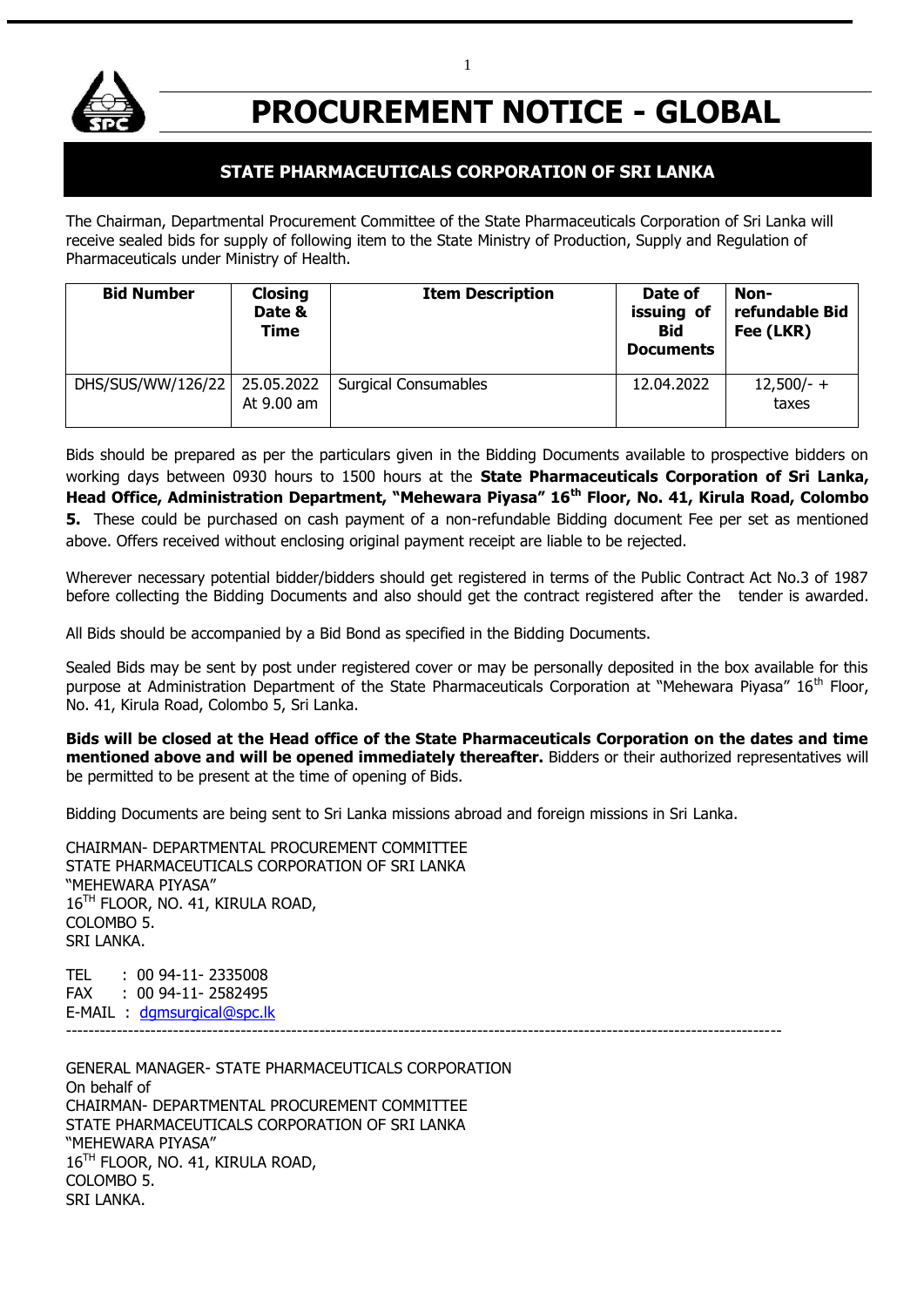### **ANNEX – 1**

#### **BID NO. : DHS/SUS/WW/126/22 DATE OF ISSUE : 12TH APRIL 2022 CLOSING DATE & TIME : 25TH MAY 2022 AT 09.00 HOURS SRI LANKA TIME**

### **Special Conditions for tendering :**

- 1. Offers should be accompanied with the valid registration certificate issued by the National Medicine Regulatory Authority in Sri Lanka
- 2. Offered item should bear both our SR number and the Item number. However at the bid opening only the item numbers will be read out. Therefore price quoted should be shown against each item number.
- 3. If the shipment is being effected on FCL basis both FOB and Freight charges should be quoted separately against each item in addition to quoted C & F price.
- 4. The volume of the total quantity of each item should be given in cubic meters (m<sup>3</sup>)
- **5. Foreign offers should be on C & F (CPT/CFR) Colombo basis. FOB offers are not acceptable. If offers are received on Import & Supply basis from local suppliers, those offers should be in LKR. All local suppliers/manufacturers should quote in LKR for the total delivery price to MSD stores.**
- **6. Fax/E-mail offers directly sent to State Pharmaceuticals Corporation are not acceptable. Tenderers are requested to draw their attention to the clause "Submission of Bids" of the bid document in this regard.**
- 7. If awarded supplier is unable to adhere the delivery schedule due to no fault of the SPC/Ministry would result in the supplier being surcharge 0.5% of total bid amount per day from the due delivery date.
- 8. The original payment receipt has to be annexed to the offer. Offers without same will be rejected.
- 9. We reserve the right to reject offers which do not comply above.
- 10. The offer should be valid up to 21.11.2022

### CONDITIONS FOR SUPPLY OF SURGICAL ITEMS

### **(a) Part A-General Order Conditions (GOC) of Supply**

- **1.** The consignments supplied in respect of an order concerned, shall exactly match with the reference sample submitted and the product information (item descriptions, shelf life/warranty where applicable, manufacturer's name, country of manufacture, country of origin, etc.) provided in the bid document by the supplier, which has been accepted by the procurement committee, and included in the Indent / Purchase Order (PO), issued by SPC.
- **2.** All items shall be supplied, sourcing from the manufacturer and country of manufacturer, stated in the Purchase Order (PO)/Indent of SPC and wherever applicable shall have a valid product registration or waiver of registration from NMRA.
- **3.** Maintaining the validity of the product registration during the period of supply(delivery schedule), obtaining waiver of registration  $\&/$  import license / manufacture licensing at NMRA, is a pre-requisite for the supply of surgical, pharmaceuticals and relevant laboratory items. Hence all suppliers shall produce relevant valid registration certificates/licenses, when requested by MSD/SPC.

When the validity of the product/manufacturing licenses and registrations of NMRA (eg; manufacturing license, product registration and GMP certificates), of local manufacturers / local suppliers, lapses during the year or during the period of supply (delivery schedule), it shall be extended / renewed by the supplier. A certified copies of afore mentioned valid certificates shall be submitted to MSD by the supplier when deliveries are made.

**4.** The number of batches per consignment shall be minimal. Batch quantity shall be an equal multiple of the quantity of the consignment and the proportionate size of the batch quantity shall be not less than 15% of the quantity in the consignment.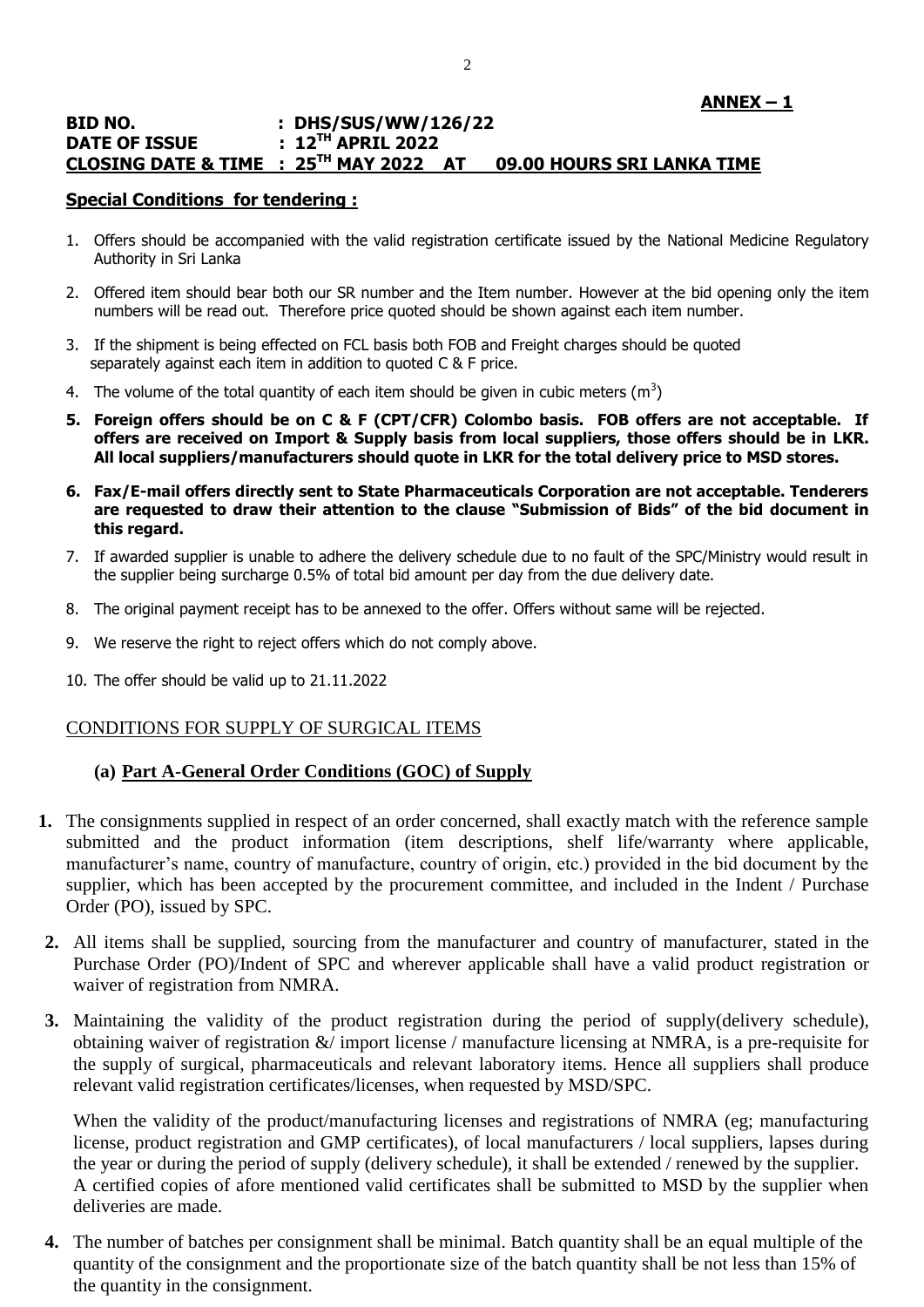**5.** If MSD decides to accept a part or full consignment, with deviations from certain tender conditions (eg: with regard to labeling/packaging etc.) due to an urgency, that shall be done subject to, either rectifying the defect within 05 working days by the supplier, or recovering the total cost [a] of rectifying the defect by MSD (via a duly contracted third party providing such services), from the supplier with a 25% surcharge on the labeling cost. (total charge  $= [a] + [a] \times 0.25$ ) or 2% of the invoiced value, whichever is the highest.

All possible tender deviations such as Packing, labeling, delivery schedule, storage status, payment mode & conditions, etc., shall be communicated and agreed upon before accepting the tender award by the supplier. Noncompliance of same shall be considered as tender violations, to apply surcharge (as clause No. 37).

**6.** The specifications of the product offered by the suppliers in the tender, shall match with the tender specifications for the item and any form of alternate offers will not be entertained**,** when there are product/s offered in compliance with the tender specification.

# **Shelf life & Warrantees**

**7.** In respect of Non consumable : laboratory items and surgical items: Manufacturer or supplier or local agent shall provide a warranty for a period, not less than as specified in the qualification of the item and/or it's sub components/articles supplied (eg: Special Instrument sets), unless otherwise agreed upon prior to awarding the tender.

The supplier's invoice shall indicate, the validity period of the warrantee from the date of receiving goods at MSD and a warrantee card will all details, including the local contract details of warrantee services provider, shall also be inserted in each individual pack.

Foreign suppliers of all such items shall have their own local agent in Sri Lanka, capable of providing technical support, repairs and spares, when necessary (**This clause No. 07 is not applicable for all Pharmaceuticals and all Consumable Surgical & Laboratory items)**

- **8.** Freshly manufactured stocks of the product shall be supplied; thereby the residual Shelf Life (shelf life remaining at the time of delivery of goods in Sri Lanka/MSD stores/Sri Lanka) of the product, shall be 85% of the product shelf life specified in the Indent/PO or as certified in the product registration certificate or indicated in any other way by NMRA.
	- (a) When the shelf life is not specified in the indent/PO/item spec; the requested shelf life shall be considered as, 36 months for consumable surgical items.(Shelf life is not applicable for surgical non-consumables) and 24 months for pharma/Laboratory items, The difference of the residual and requested product shelf life shall not exceed  $1/6<sup>th</sup>$  (one sixth) of the original product shelf life.
	- (b) In the violation of the above tender condition, Director/MSD reserves the right to accept a reduced quantity, that is usable (as per the actual consumption rate) up to three months before the expiry of same and will subject to application of a penalty (as clause No. 37 and footnote 01)

# **Standards & Quality**

- **9.** Standards; In respect of all Pharmaceutical products supplied, shall comply Pharmacopoeia Standards that are indicated in the item specifications, other Pharmacopoeia Standards accepted in the product registration by the National Medicines Regulatory Authority.
- **10.** As per the product registration dossier approved by NMRA, the product information leaflet (PIL) for the Pharmaceuticals items and the user manual/instruction pamphlet for surgical items. With information to users regarding the; storage conditions, maintenance, and other product compatibilities, shall be provided with the product, for acceptance of goods by MSD.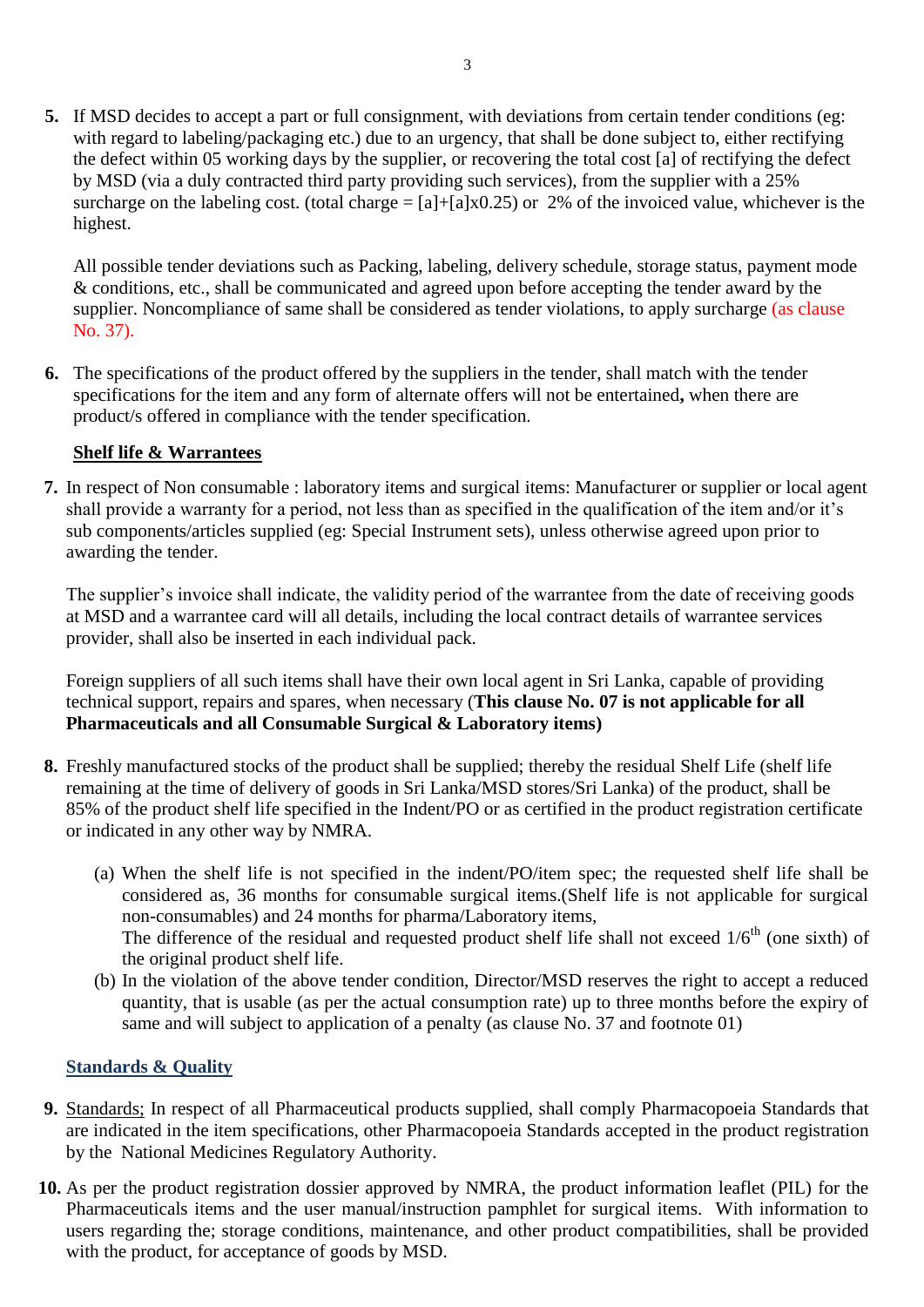Any product deficient of or incompatible with, its sub-components/accessories, not at the specified quality standards or all its components not unitized appropriately in packaging (as a set) shall be rejected.

- **11.** Withdrawal from use of items due to quality failure found as manufacturer's/Supplier's fault:
	- (a). In case of batch withdrawal, **value of entire batch quantity supplied** shall be recovered from the supplier.
	- (b).In case of product withdrawal, **value of entire product quantity** supplied shall be recovered from the supplier.
	- (c). In the event of either a) or b) above, supplier shall be charged the total **cost involved for MSD, of the quality failed supplies** with 25% administrative charge of the same**.**
- **12.** The storage conditions and the packing requirements of the product shall conform to the information given by the manufacturer and accepted by NMRA for the product registration or shall conform to the information submitted for waiver of registration granted by NMRA in exceptional circumstances.(refer clause No.24)

If the offered product, deviate from NMRA registered product features, supplier must provide with the bid, a declaration to certify the NMRA accepted product details such as; storage conditions, pack details/contents/sizes and standard batch quantity/size of the product.

**13.** Immediately after delivery at MSD, the consignments shall be subjected to testing appropriately drawn, one random batch sample (Post-delivery sample) of the consignment at a government/semigovernment/accredited laboratory (to be selectively applied for Surgical & Lab items, depending on availability of testing methodology and facilities)

If the sample is found to be substandard, random batch samples will be tested from all the batches/lots in the consignment, and entire expenses on such tests, like value of samples, transport, sampling and testing charges, etc, will be recovered from the supplier.

**14.** Consignments supplied to MSD violating the storage conditions indicated on product labels and/or product information leaflet (as accepted for product registration at NMRA), shall be considered as quality affected consignments and quality assurance of such consignments shall be carried out by post-delivery testing at government / semi government laboratory in Sri Lanka or at an accredited laboratory (foreign/local). All the expenses on such an event, including storage cost shall be borne by the supplier. If found to be quality affected the consignment will be treated as quality failed (as clause No.11).

# **Pack size, Labeling & Packaging**

- **15.** Offers for pack sizes at a lower level (smaller quantity per pack) than the pack size specified in the item description/specification and MSD order List, are also acceptable, but higher level (larger quantity per pack) pack sizes will not be entertained unless otherwise offered with the original bid and accepted by the procurement committee, with the concurrence of MSD.
- **16.** In respect of bulk packs of all pharmaceuticals (not applicable for blister/strip packs),
	- "DHS" mark shall be ;
	- (a). embossed or printed in case of tablets
	- (b). printed in case of capsules

Above condition can be waved off, if the purchase order quantity is less than 100,000 tablets/capsules, with deliveries in one/more lots **or** when an exemption is notified in the special order conditions of the relevant MSD order list (**This clause No. 16 is not applicable for all consumable and Non consumable Surgical and Laboratory Items)**

**17.** Each; innermost pack, vial/ampoule, pre-filled syringe or bottle, shall bear the item Description, SR No, Batch No/Lot no., Product Reference/Catalogue No (not for pharmaceuticals), Date of Manufacture, Date of Expiry and "STATE LOGO" of Government of Sri Lanka.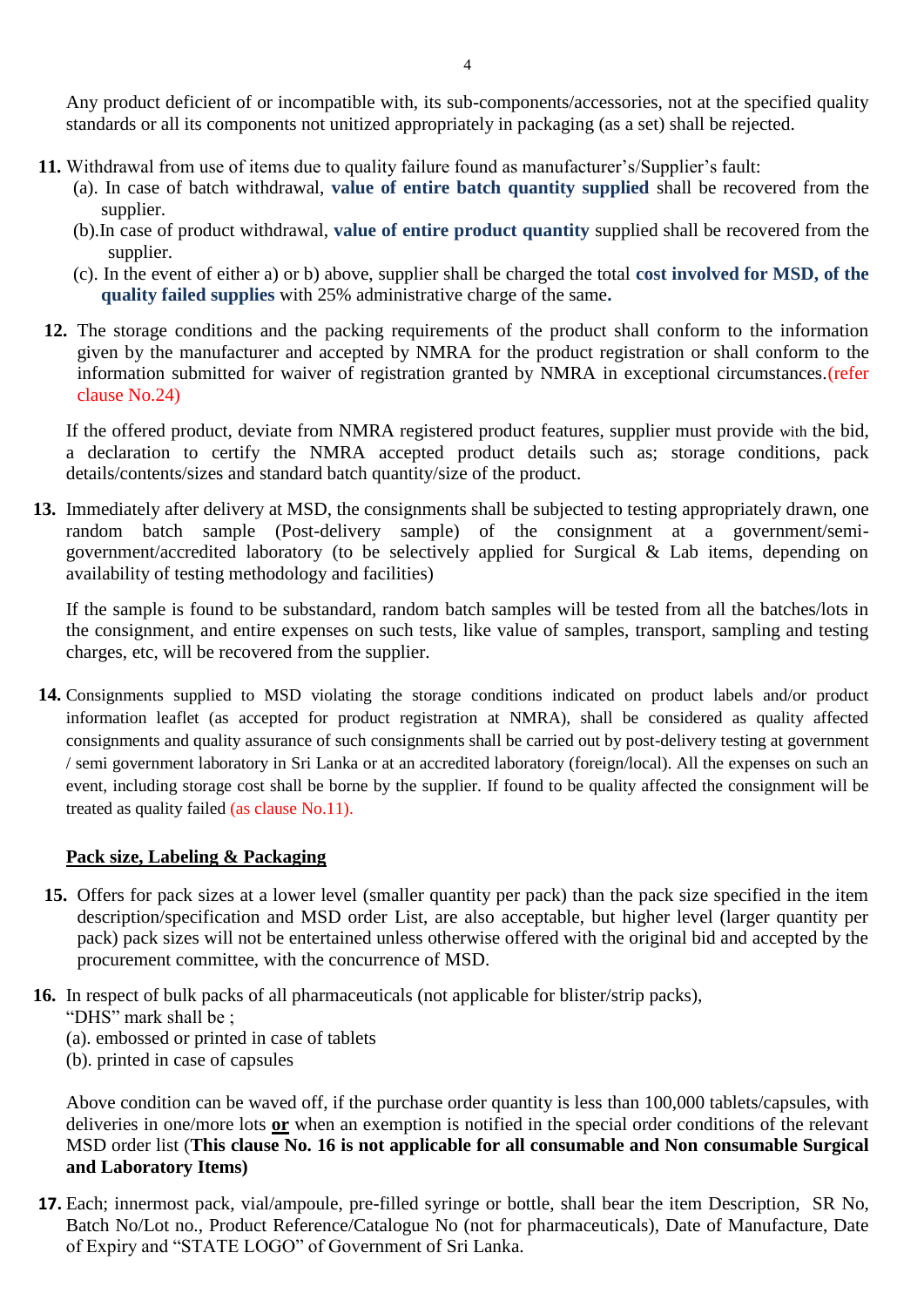It is essential to include and exactly match the dates of Expiry (not applicable for Surgical Nonconsumables) & date of Manufacture (in any form as "Year & Month" or "No Exp."), in the innermost pack and supplier"s invoice.

**18.** Description of the Item, SR No, Date of Manufacture, Date of Expiry, Batch No, Name and address of manufacturer and "STATE LOGO" of Sri Lanka Government shall be clearly marked on the outer covering of the individual/innermost pack containing the minimum unit of measure, including blister & strip cards and on the outer cover of the carton/box. Any deviations of the Date of Manufacture (DOM)/ Date of Expiry(DOE)declared in the offer shall be approved by MSD and DOM & DOE shall consist of at least the year & month.

**19.** All outer most cartons (shipping packages) shall bear the MSD Purchase Order No, SPC Indent No., SR No, Batch No, and Date of Expiry in size 1.5cm letters / figures in prominently visible manner. This may be printed, stenciled or label properly affixed.

**20.** Batch Number of the product shall be separately Barcoded (in Code 128 or 2D formats) and Barcode shall be printed on the labels at all levels of packing as described below, conforming to the industry standards in Barcode printing and pasting.

Format shall be according to Code 128 or 2D standards.

Maximum barcode size shall be 5.0cm (length) x 2.5cm (width).

**21.** In case of receiving goods under inappropriate packaging conditions(not in good order), was to be sorted out by MSD to select the items in good order by 100% checking/handling of the consignment, all expenses incurred to MSD in such an event (including demurrage charges, cold stores charges, labor charges etc. or any other charges incurred until goods are ready for acceptance), have to be paid to MSD by the local supplier, before attending to checking the consignment 100%, by MSD.

In respect of SPC imported supplies, if the local agent does not follow suit as above, such extra expenses incurred to MSD shall be recovered from the supplier by SPC and refund to MSD.

### **Storage Conditions & Temperature**

- **22.** If the storage temperature & conditions are not specified in the item specification, NMRA accepted product storage conditions, shall conform to Sri Lankan ambient storage conditions in the ranges of  $30^0c$  +/-  $2^0c$ temperature and 75% +/-5% relative humidity. The product storage conditions shall be clearly indicated at all levels of labels/packages/boxes.
- **23.** Maintenance of Cold Chain;
	- a.In case of cold storage items, cold chain monitors (temperature recording devices) shall be included for each carton and the cold chain shall be maintained according to the manufacturer's instructions during storage, transport and delivery.
	- b.Supplier shall use suitable prominently visible identification marks of international standard, with appropriate colours and sizes for easy identification of cold cargo. Supplier shall use standardized **USB Devices** for temperature data logging inside the packages and shall provide free of charge, data logger readers **&/ software (reading apps compatible with Windows-07/latest)** to wharf department of SPC in advance, to enable examining the maintenance of cold chain in transit, and before taking over the consignment by MSD.
	- c.If the cold chain break is observed at the time of taking over the consignments by MSD, such consignments shall be rejected, indicating the reason on the relevant **WDN or copy of the delivery documents.** In such an event, the SPC shall arrange necessary cold storage for the consignment until "observed cold chain break" is investigated leading to acceptance / total rejection of consignment and the expenses born by MSD / SPC in arranging the cold storage shall be recovered from the supplier.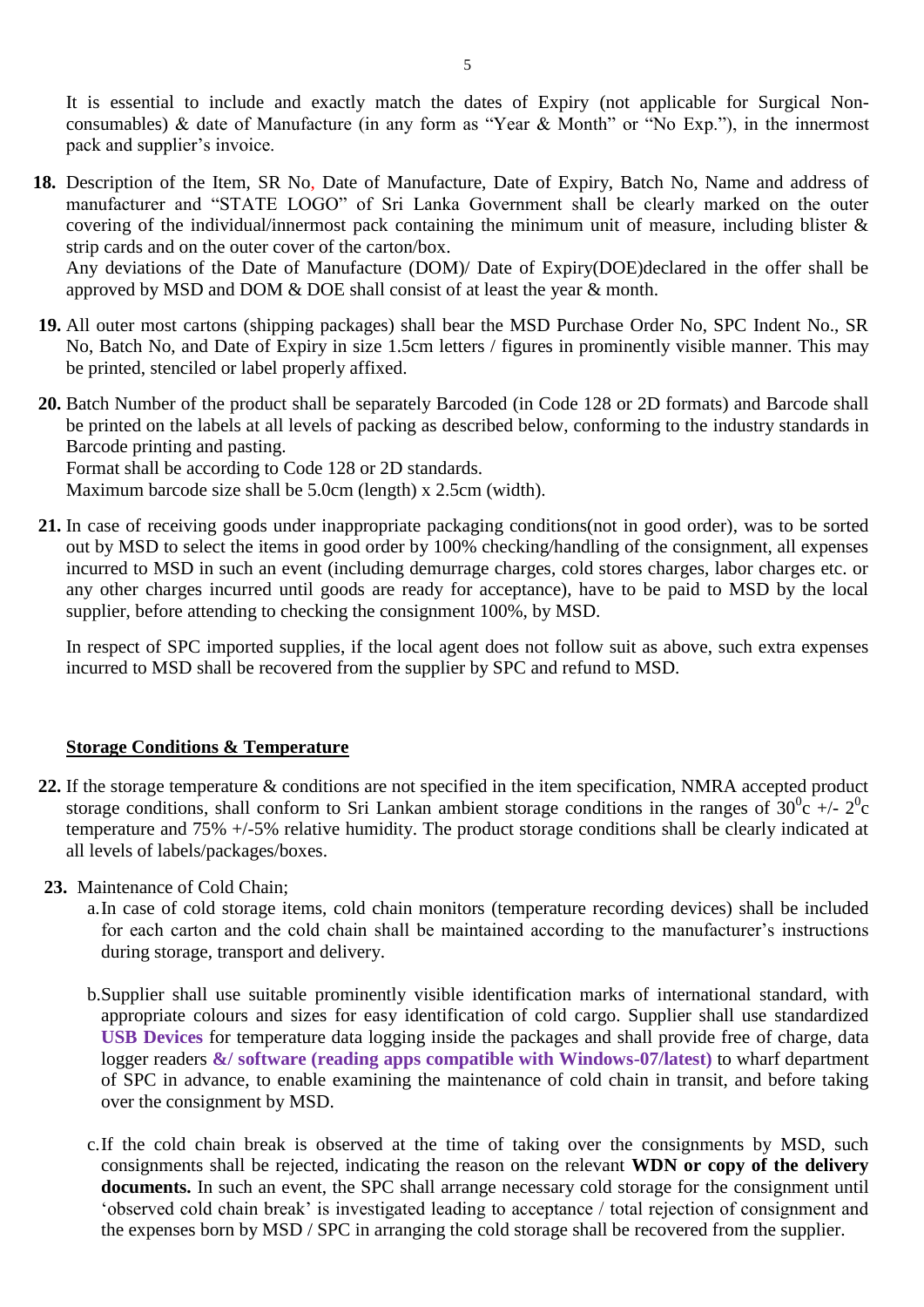- d.The vehicles transporting cold cargo to MSD shall be equipped with temperature monitoring devices and the vehicle shall have NMRA approval for transport of pharmaceuticals.
- e. The suppliers shall dispatch consignments of the items, which require coldchain maintenance, to arrive

 in Sri Lanka during Monday to Thursday to avoid additional demurrage & storage charges during weekends, during which MSD stores is closed. In case of non-compliance of this condition, any additional expenses incurred to MSD and SPC, to Custom clear/store/receive such consignments shall

be recovered from the supplier

**24.** In respect of the products requiring controlled temperature storage (Eg.  $< 25^{\circ}$ c, 2-25<sup>o</sup>c, 15-20<sup>o</sup>c/30<sup>o</sup>c, 2-8<sup>o</sup>c etc.), supplier shall provide MSD with latest product stability study reports with the invoice of the consignment.(report shall include studies; at  $30^{\circ}$  +/-  $2^{\circ}$  &  $75\%$  +/- 5% RH for **AC stored** items and at  $25^0c$  +/-  $2^0c$  & 60% +/- 5% RH for **Cold stored** items. It shall be a true copy of the latest report submitted to NMRA or a report issued within last 05 years). (refer clause No.12)

### **Delivery Requirements**

**25.** All items shall be supplied as per the latest/final delivery schedule, communicated to the supplier, as an amended Indent/PO delivery schedule (if not amended, original schedule in the Indent/PO will apply) mutually agreed between MSD& SPC, at the time of establishing the payment terms (L/C, DP, TT, etc). Any deviation from this agreed delivery schedule shall be treated as a defaulted delivery.

Contravening the above directions, if the delivery schedule is violated by the supplier for no fault of MSD/SPC/MOH and in the event MSD decides to accept any such consignment in full or part thereof, that is delivered after the due delivery date, Condition No. 27 on delayed deliveries, shall be applied.

- **26.** All consignments shall be delivered at Medical Supplies Division or an alternate receiving point as directed. However sending consignments **to reach Sri Lanka from 15th December to 10th January** shall be avoided, unless otherwise prior approval has been granted by MSD for such deliveries.
- **27.** Defaulted consignments with respect to delivery schedule shall only be considered for acceptance, subject to a penalty imposed for the delay due to suppliers fault, allowing a grace period up to two weeks. Consignments delivered after that grace period shall be considered for acceptance subject to a penalty to the supplier as described below ;

(a). A penalty of 0.5% per day of the consignment value, calculated commencing from the 15th day up to 60th day delay from the due delivery date, as per the indent/PO or its" latest amended delivery schedules.

(b). When the delay exceeds 60days purchase order will be considered as automatically cancelled, on defaulted performance. In such a situation, MSD reserve the right to recover liquidated damages or to revoke the cancellation (eg. if payments have been released prior to such a cancellation), and accept the consignment subject to a 25% admin charge.

**28.** (i). If any local purchases were to be made by MSD/SPC to ensure continuity of supply (due to noncompliance of Indent/PO/its' amended; delivery schedule); in the ensuing period inclusive of the grace period for delivery from due delivery date, extra expenditure incurred on such local purchases, over the landed cost of relevant SPC main order, shall be recovered from the supplier.

(ii). If a delivery defaulted (violating delivery schedule in the indent/PO) SPC supplier/his local agent, who participate in an urgent local purchase tender of SPC or MSD for the same item, quoting the same product or any similar product, is bound to supply the local purchase order at the landed cost of the defaulted SPC main order. In violations of the same, the cost difference will be set off from the payments to the supplier of the corresponding SPC main order.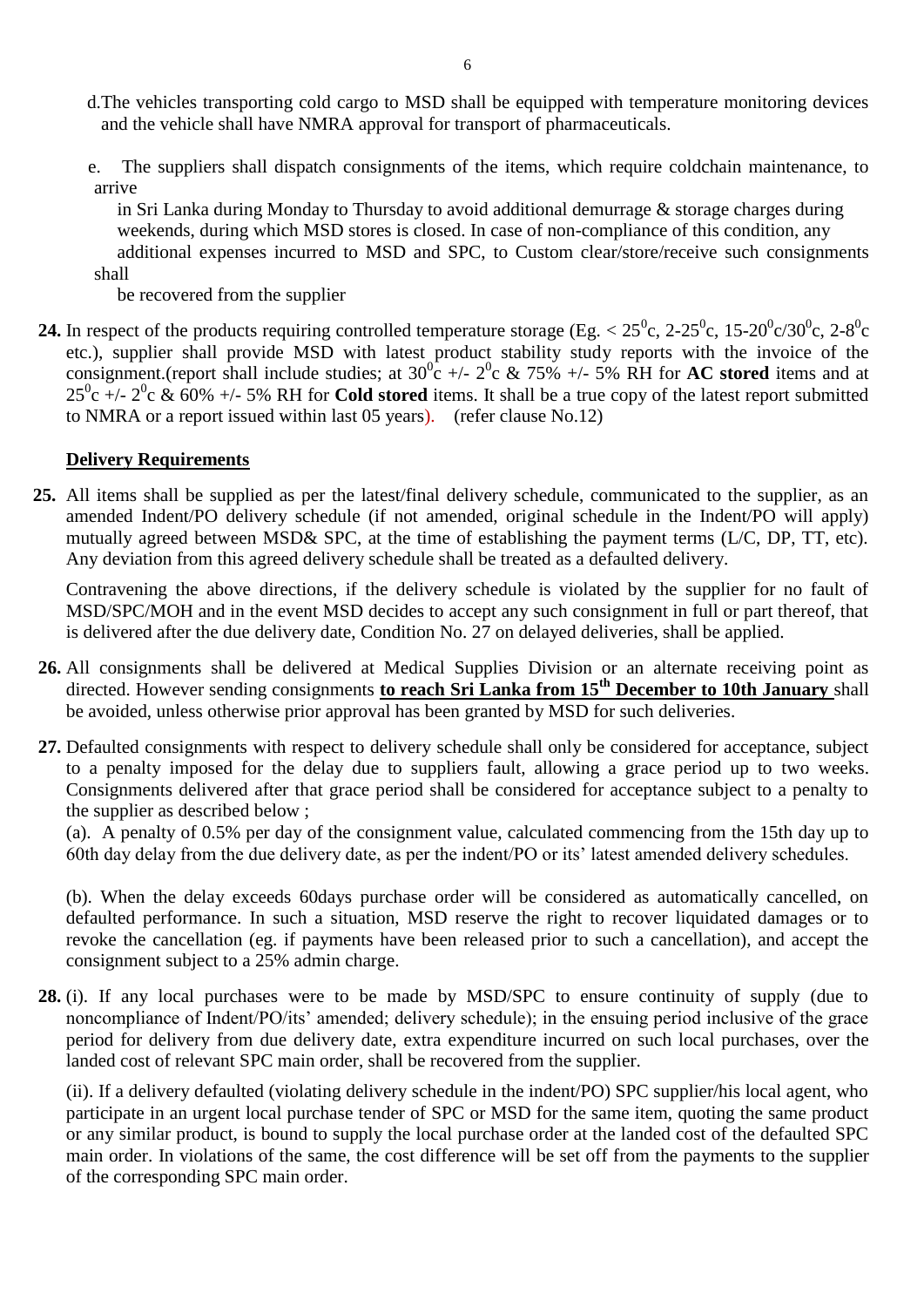**29.** In respect of local manufacturers/ local suppliers, all deliveries shall be made only on week days excluding public holidays, also allowing adequate time to enable the completion of the receiving process at MSD stores before 3.30 p.m.

In the event of failure to meet this deadline due to supplier's fault (eg. In delivery; time, product, document, etc.) goods shall be accepted on the following working day, such date shall be counted for working out penalties as per condition No. 27 (regarding defaulted consignment) of the conditions of supply.

As an alternative, supplier can request MSD to take over the consignment on the same day, subject to settling all other expenses (i.e. staff OT, forklift charge, etc.) of MSD, by the supplier.

- **30.** The extension of L/C's overstepping delivery schedules in the Indent/PO/its' amendments, shall not in any way affect the recovery of late delivery charges, as per Condition No. 27 (regarding defaulted consignments) and any other direct or indirect additional costs/liquidated damages, relating/consequent to extension of L/C.
- **31.** When adequate storage space is not available at MSD, to accept a delivery defaulted consignment (deviating from the delivery schedule in the Indent/PO/its" amendments) under the condition No. 27, any additional expenses caused to MSD or SPC in arranging temporary external storage and other expenses (eg. demurrage, detention, container storage, re-handling cum transport, etc.) shall be borne by the supplier.

#### **Documents & Information**

- **32.** MSD Order No, Item Description, SR No, Batch No., Date of Manufacture, Date of Expiry and product Storage Condition, shall be indicated in all Supply Invoices and detailed Packing Lists.
- **33.** One of the tender samples of the selected bid shall be forwarded to MSD, for using as a reference sample (can make it; a part of the last consignment or a returnable to supplier) for checking the conformity of the consignments received under the indent/PO. (applicable for all surgical items and laboratory regular items except when specified in respective order lists).

The product artwork or dimensional detail diagrams, product Catalogues and Catalog No"s, as necessary for the surgical items (**not relevant to pharmaceutical & Laboratory items)** shall be provided with the bid document, for reference in the; tender evaluation by SPC, ascertaining (before awarding) user acceptance of deviations from the spec by MSD and inspecting the consignments delivered to MSD.

The artwork of the; specimen labels, minimum pack and outer most box/shipper carton, that satisfies the above mentioned labeling conditions shall be provided before signing the contract with the performance bond.

- 34 The supplier shall submit all shipping documents to (Including Bills of Lading / Draft Air Way Bills etc.) SPC Imports department and MSD by e-mail (follow instructions in website [www.msd.gov.lk](http://www.msd.gov.lk/)), at least 03 days before the Expected Time of Arrival (ETA) of sea freighted consignments & 02 days before the ETA of Air freighted consignments.
- 35. After releasing the Indent/PO or establishing L/C, the latest logistical position of manufacturing & supply on the Indent/PO, shall be updated biweekly through e-mails to SPC with a copy to MSD by the supplier.( follow instructions in the website [www.msd.gov.lk\)](http://www.msd.gov.lk/)

If it is not complied or the information so provided are found to be incomplete/false, the grace period (for supply delays) mentioned in the condition No. 27 will not be applicable.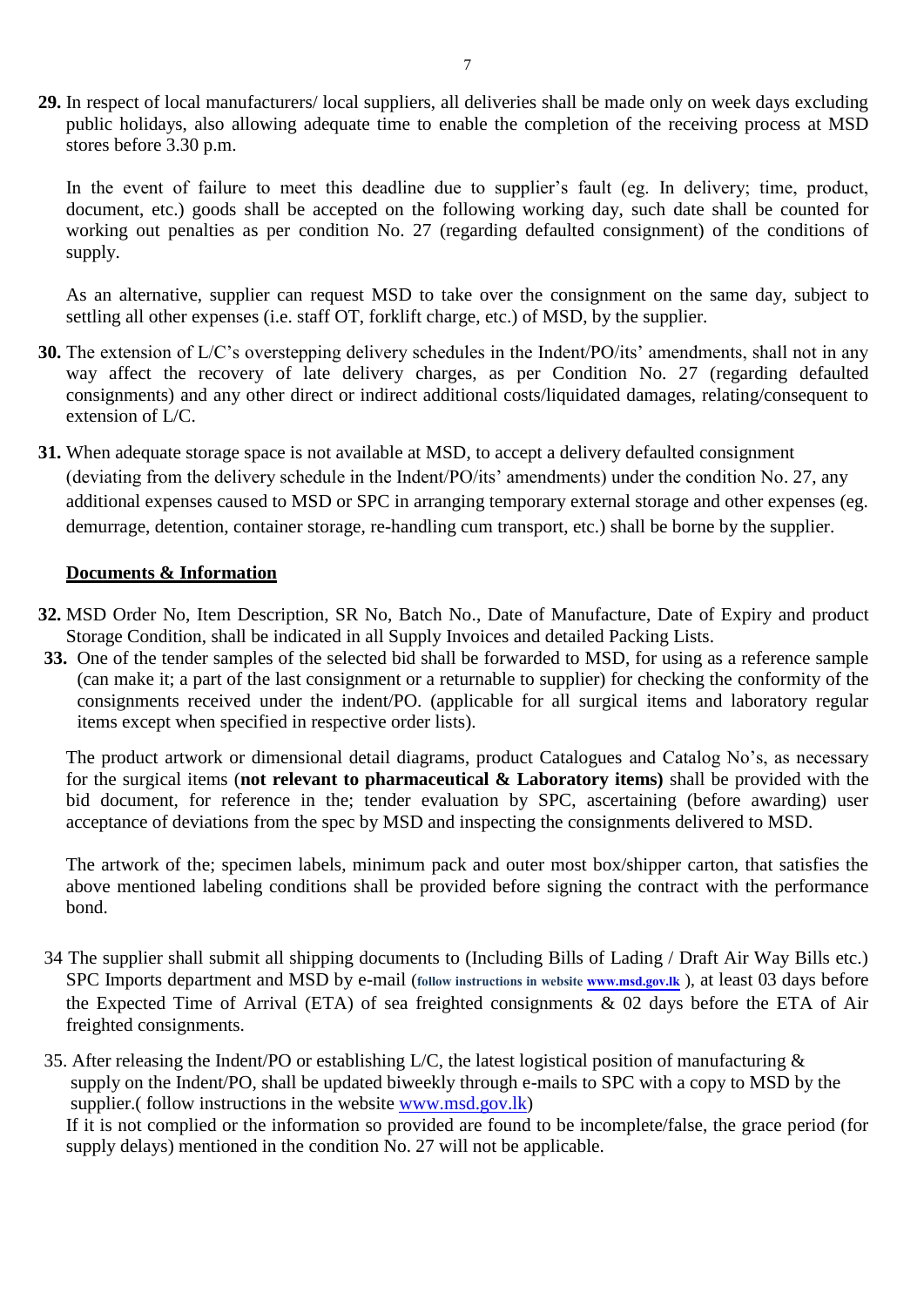#### **Common conditions**

- 36. In addition to the general conditions of supply given herein, item/order-list specific amendments, exclusions or additions to the same, stated in the covering letter of the order list and any other relevant conditions as per the tender document issued by SPC, are also applicable. The order/item specific; new conditions or amendments to General Order Conditions, will be included in the order list itself and as a remark entry in the MSMIS order records.
- 37. Administrative surcharge of 25%(on the value of goods), will be applied for tender condition violations that cause deficiencies in supply with respect to; quality, standards & specifications, short packing & short supply or delayed delivery as per the cabinet decision. **(eg. As in conditions No. 08,05,10,13)**
- **Abbreviations :***NMRA ; National Medicines Regulatory Authority/Sri Lanka,* SPC ; State *Pharmaceuticals Corporation, MSD; Medical Supplies Division/Ministry of Health-Sri Lanka,*

#### **Sufficient quantity of samples should be forwarded for evaluation**

#### **(b) Part B-Special Order Conditions (SOC) of Supply**

Note: SOCs are used, when it is really necessary to enable, item/order list specific deviations from the GOC clauses that are applicable to all or selected items in the order list concerned and in which case the relevant order list No. and SR No. s, shall be indicated separately against each clause of SOC, with the counter signature of Director (MSD) to make it effective.

#### **Special Conditions**

- Suppliers should submit all shipping documents including the Bill of lading or Air Way Bill to SPC at least 2-3 days prior to arrival of the consignments to prevent any delay in clearance.
- In the event of an award made to you on this tender, SPC reserve the right to cancel/suspend the procuring of said order in any stage, if you would be placed the defaulted supplier's list due to quality failure found in your previous supplies made to SPC or non compliance of contractual agreement.
- Where a purchase for a particular item is being made for the first time from a supplier, or where there are previous quality failures on goods supplied by a Particular supplier payments will only be made upon testing the quality and standards of the goods and comparing the bulk supply with the samples provided along with the offer.
- In the event of delivery of consignments deviating from given delivery schedule by MSD due to default of supplier and same is rejected due lack of storage space available at MSD warehouses, any resulting demurrage charges incurred shall be borne by the suppliers concerned.
- **All Shipment should be made exclusively on vessels belonging to the Ceylon Shipping Corporation or those chartered by CSC. Shipments on other vessels will be permitted in instances where vessels of the Ceylon Shipping Corporation do not call at the Port of Shipment or if they are not available for timely shipment of cargo. In which event the supplier should attach a waiver certificate issued by Ceylon Shipping Corporation on their Authorized Agent in the supplier's country.**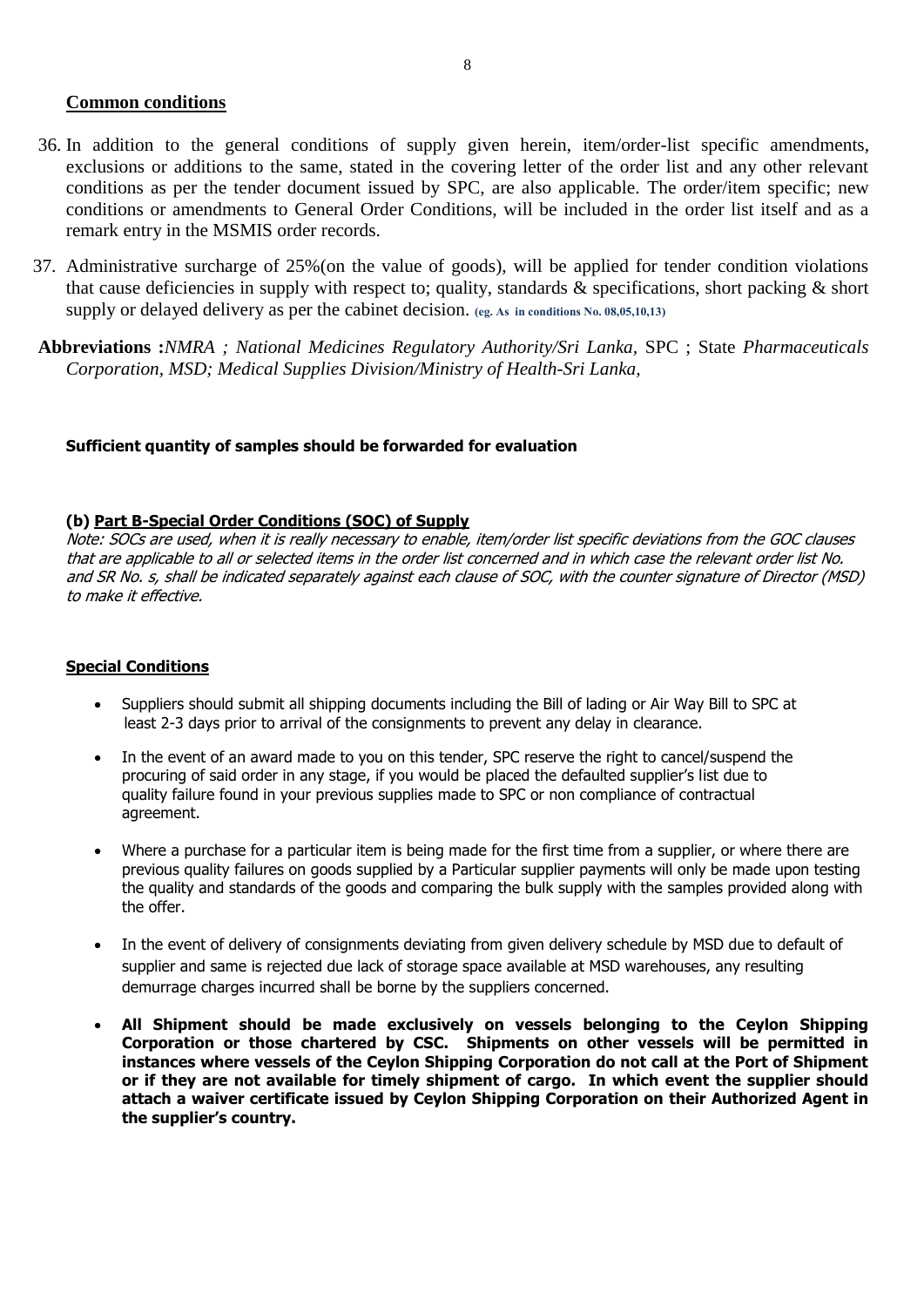# **BID NO: DHS/SUS/WW/126/22 CLOSING ON : 25.05.2022 at 9.00 a.m.**

# **ORDER LIST NUMBER: 2022/SPC/N/C/S/00256**

| <b>ITEM</b><br><b>NO</b> | <b>SR NO</b> | <b>ITEM</b>                                                                                                                                                                     | <b>QTY</b><br>Nos. | <b>DELIVERY</b>                                               | <b>BID BOND</b><br><b>VALUE (LKR)</b> |
|--------------------------|--------------|---------------------------------------------------------------------------------------------------------------------------------------------------------------------------------|--------------------|---------------------------------------------------------------|---------------------------------------|
| 1                        | 12604419     | 35mm, Cannulated Screw, 6.5mm<br>diameter, self - drilling, 16mm thread<br>length, 4.8mm diameter shaft, 35mm<br>length, made of implant quality stainless<br>steel, unsterile. | 900                | 500-Immediately<br>400-03 months<br>after 1 <sup>st</sup> lot | N/A                                   |
| $\overline{2}$           | 12604420     | 40mm, Cannulated Screw, 6.5mm<br>diameter, self - drilling, 16mm thread<br>length, 4.8mm diameter shaft, 40mm<br>length, made of implant quality stainless<br>steel, unsterile. | 900                | 500-Immediately<br>400-03 months<br>after $1st$ lot           | N/A                                   |
| 3                        | 12604421     | 45mm, Cannulated Screw, 6.5mm<br>diameter, self - drilling, 16mm thread<br>length, 4.8mm diameter shaft, 45mm<br>length, made of implant quality stainless<br>steel, unsterile. | 900                | 500-Immediately<br>400-03 months<br>after 1 <sup>st</sup> lot | N/A                                   |
| $\overline{4}$           | 12604422     | 50mm, Cannulated Screw, 6.5mm<br>diameter, self - drilling, 16mm thread<br>length, 4.8mm diameter shaft, 50mm<br>length, made of implant quality stainless<br>steel, unsterile. | 900                | 500-Immediately<br>400-03 months<br>after 1 <sup>st</sup> lot | N/A                                   |
| 5                        | 12604423     | 55mm, Cannulated Screw, 6.5mm diameter,<br>self - drilling, 16mm thread length, 4.8mm<br>diameter shaft, 55mm length, made of<br>implant quality stainless steel, unsterile.    | 900                | 500-Immediately<br>400-03 months<br>after 1 <sup>st</sup> lot | N/A                                   |
| $\boldsymbol{6}$         | 12604424     | 60mm, Cannulated Screw, 6.5mm<br>diameter, self - drilling, 16mm thread<br>length, 4.8mm diameter shaft, 60mm<br>length, made of implant quality stainless<br>steel, unsterile. | 900                | 500-Immediately<br>400-03 months<br>after 1 <sup>st</sup> lot | N/A                                   |
| $\overline{7}$           | 12604425     | 65mm, Cannulated Screw, 6.5mm<br>diameter, self - drilling, 16mm thread<br>length, 4.8mm diameter shaft, 65mm<br>length, made of implant quality stainless<br>steel, unsterile. | 1200               | 600-Immediately<br>600-03 months<br>after 1 <sup>st</sup> lot | N/A                                   |
| 8                        | 12604426     | 70mm, Cannulated Screw, 6.5mm<br>diameter, self - drilling, 16mm thread<br>length, 4.8mm diameter shaft, 70mm<br>length, made of implant quality stainless<br>steel, unsterile. | 1200               | 600-Immediately<br>600-03 months<br>after 1 <sup>st</sup> lot | N/A                                   |
| 9                        | 12604427     | 75mm, Cannulated Screw, 6.5mm<br>diameter, self - drilling, 16mm thread<br>length, 4.8mm diameter shaft, 75mm<br>length, made of implant quality stainless<br>steel, unsterile. | 1200               | 600-Immediately<br>600-03 months<br>after 1 <sup>st</sup> lot | N/A                                   |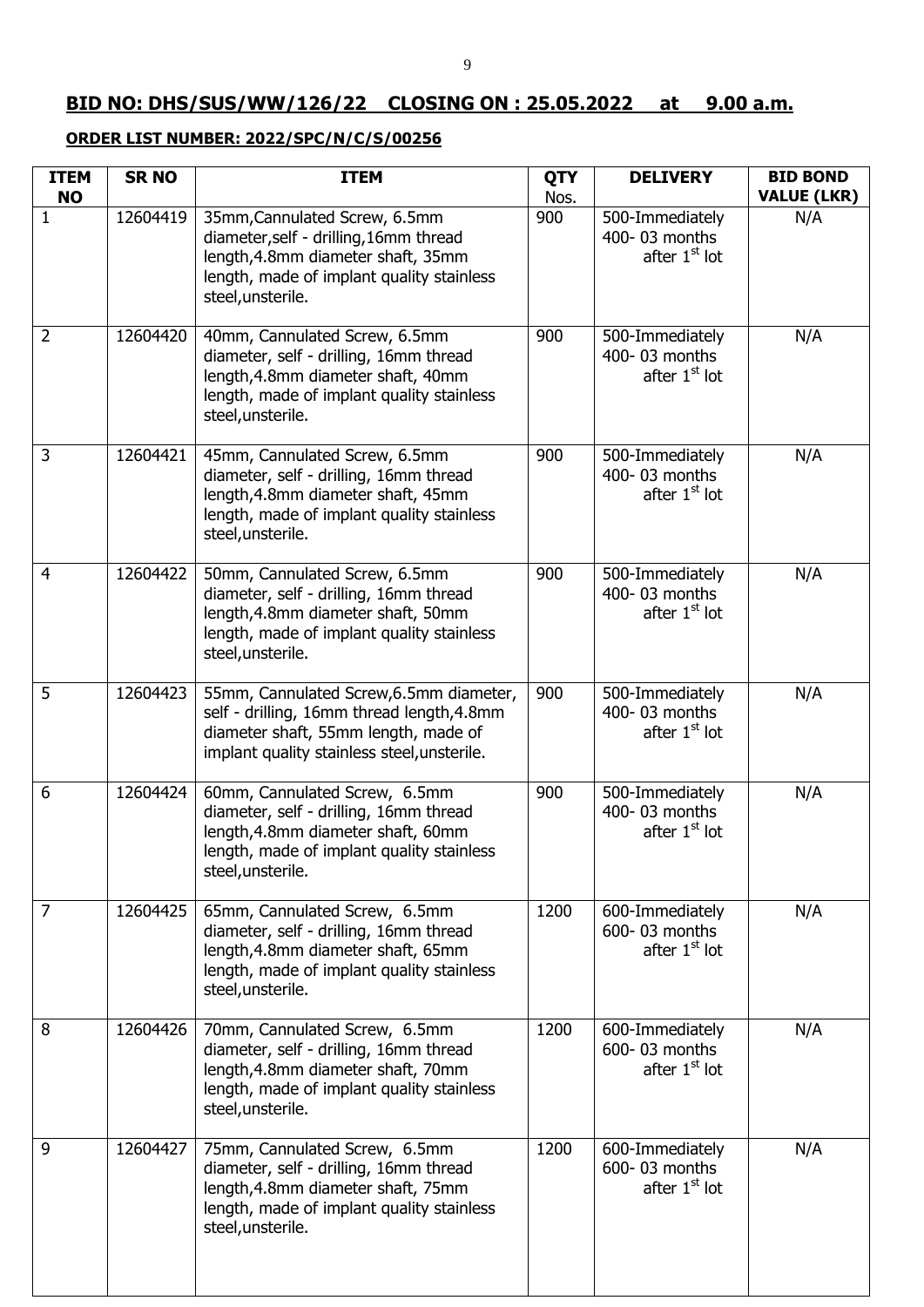| 10 | 12604428 | 80mm, Cannulated Screw, 6.5mm<br>diameter, self - drilling, 16mm thread<br>length, 4.8mm diameter shaft, 80mm<br>length, made of implant quality stainless<br>steel, unsterile.    | 1200 | 600-Immediately<br>600-03 months<br>after 1 <sup>st</sup> lot | N/A |
|----|----------|------------------------------------------------------------------------------------------------------------------------------------------------------------------------------------|------|---------------------------------------------------------------|-----|
| 11 | 12604429 | 85mm, Cannulated Screw, 6.5mm<br>diameter, self - drilling, 16mm thread<br>length, 4.8mm diameter shaft, 85mm<br>length, made of implant quality stainless<br>steel, unsterile.    | 1200 | 600-Immediately<br>600-03 months<br>after 1 <sup>st</sup> lot | N/A |
| 12 | 12604430 | 90mm, Cannulated Screw, 6.5mm<br>diameter, self - drilling, 16mm thread<br>length, 4.8mm diameter shaft, 90mm<br>length, made of implant quality stainless<br>steel, unsterile.    | 1200 | 600-Immediately<br>600-03 months<br>after 1 <sup>st</sup> lot | N/A |
| 13 | 12604431 | 95mm, Cannulated Screw, 6.5mm<br>diameter, self - drilling, 16mm thread<br>length, 4.8mm diameter shaft, 95mm<br>length, made of implant quality stainless<br>steel, unsterile.    | 1200 | 600-Immediately<br>600-03 months<br>after $1st$ lot           | N/A |
| 14 | 12604432 | 100mm, Cannulated Screw, 6.5mm<br>diameter, self - drilling, 16mm thread<br>length, 4.8mm diameter shaft, 100mm<br>length, made of implant quality stainless<br>steel, unsterile.  | 800  | 400-Immediately<br>400-03 months<br>after 1 <sup>st</sup> lot | N/A |
| 15 | 12604433 | 105mm, Cannulated Screw, 6.5mm<br>diameter, self - drilling, 16mm thread<br>length, 4.8mm diameter shaft, 105mm<br>length, made of implant quality stainless<br>steel, unsterile.  | 700  | 400-Immediately<br>300-03 months<br>after 1 <sup>st</sup> lot | N/A |
| 16 | 12604434 | 110mm, Cannulated Screw, 6.5mm<br>diameter, self - drilling, 16mm thread<br>length, 4.8mm diameter shaft, 110mm<br>length, made of implant quality stainless<br>steel, unsterile.  | 700  | 400-Immediately<br>300-03 months<br>after 1 <sup>st</sup> lot | N/A |
| 17 | 12604435 | 115mm, Cannulated Screw, 6.5mm<br>diameter, self - drilling, 16mm thread<br>length, 4.8mm diameter shaft, 115mm<br>length, made of implant quality stainless<br>steel, unsterile.  | 700  | 400-Immediately<br>300-03 months<br>after $1st$ lot           | N/A |
| 18 | 12604436 | 120mm, Cannulated Screw, 6.5mm<br>diameter, self - drilling, 16mm thread<br>length, 4.8mm diameter shaft, 120mm<br>length, made of implant quality stainless<br>steel, unsterile.  | 500  | 300-Immediately<br>200-03 months<br>after 1 <sup>st</sup> lot | N/A |
| 19 | 12604437 | 35mm, Cannulated Screw, 6.5mm<br>diameter, self - drilling, 32-40mm thread<br>length, 4.8mm diameter shaft, 35mm<br>length, made of implant quality stainless<br>steel, unsterile. | 600  | 300-Immediately<br>300-03 months<br>after 1 <sup>st</sup> lot | N/A |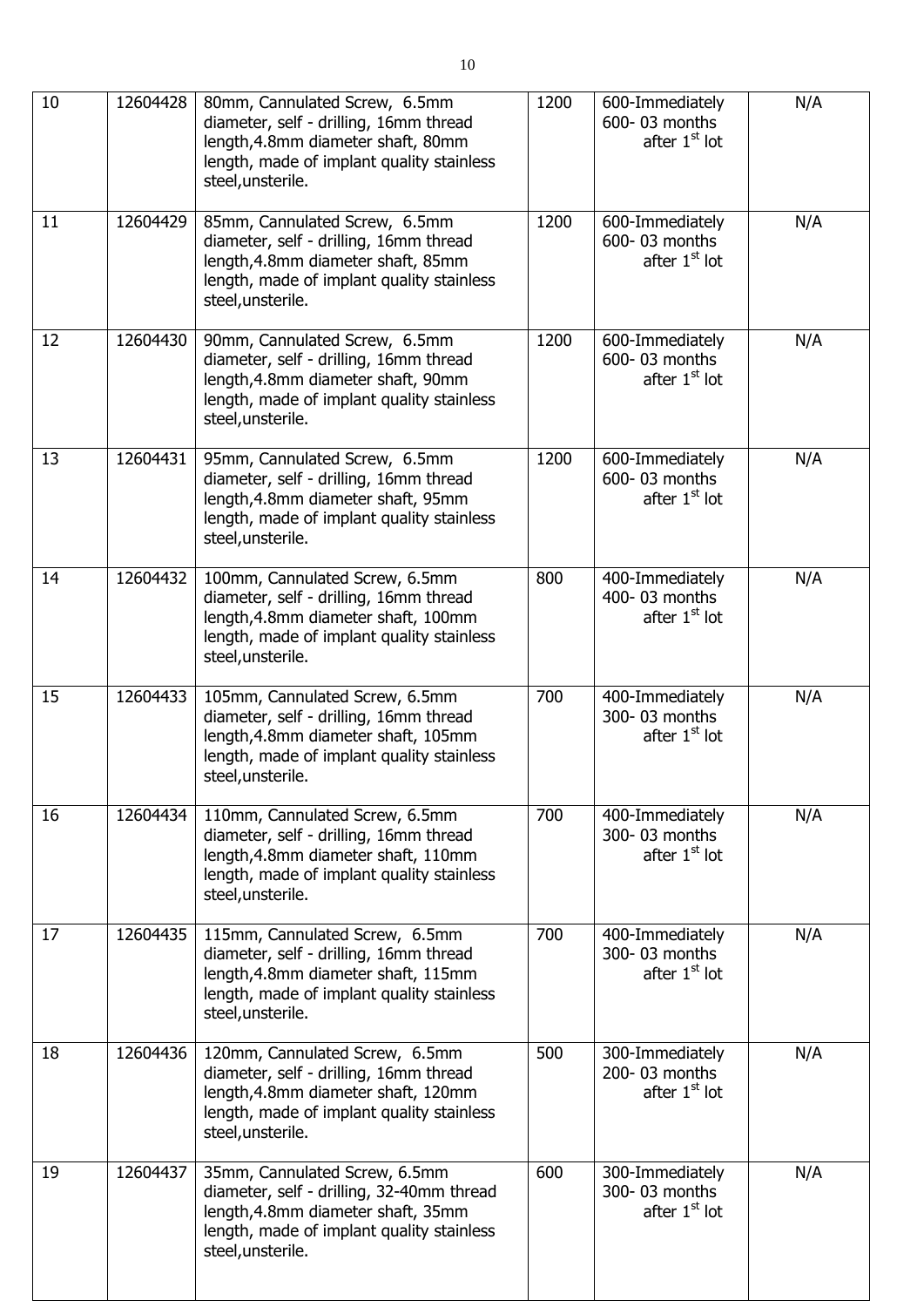| 20 | 12604438 | 40mm, Cannulated Screw, 6.5mm<br>diameter, self - drilling, 32-40mm thread<br>length, 4.8mm diameter shaft, 40mm<br>length, made of implant quality stainless<br>steel, unsterile. | 700  | 400-Immediately<br>300-03 months<br>after 1 <sup>st</sup> lot | N/A |
|----|----------|------------------------------------------------------------------------------------------------------------------------------------------------------------------------------------|------|---------------------------------------------------------------|-----|
| 21 | 12604439 | 45mm, Cannulated Screw, 6.5mm<br>diameter, self - drilling, 32-40mm thread<br>length, 4.8mm diameter shaft, 45mm<br>length, made of implant quality stainless<br>steel, unsterile. | 700  | 400-Immediately<br>300-03 months<br>after 1 <sup>st</sup> lot | N/A |
| 22 | 12604440 | 50mm, Cannulated Screw, 6.5mm<br>diameter, self - drilling, 32-40mm thread<br>length, 4.8mm diameter shaft, 50mm<br>length, made of implant quality stainless<br>steel, unsterile. | 700  | 400-Immediately<br>300-03 months<br>after 1 <sup>st</sup> lot | N/A |
| 23 | 12604441 | 55mm, Cannulated Screw, 6.5mm<br>diameter, self - drilling, 32-40mm thread<br>length, 4.8mm diameter shaft, 55mm<br>length, made of implant quality stainless<br>steel, unsterile. | 700  | 400-Immediately<br>300-03 months<br>after 1 <sup>st</sup> lot | N/A |
| 24 | 12604442 | 60mm, Cannulated Screw, 6.5mm<br>diameter, self - drilling, 32-40mm thread<br>length, 4.8mm diameter shaft, 60mm<br>length, made of implant quality stainless<br>steel, unsterile. | 600  | 300-Immediately<br>300-03 months<br>after 1 <sup>st</sup> lot | N/A |
| 25 | 12604443 | 65mm, Cannulated Screw, 6.5mm<br>diameter, self - drilling, 32-40mm thread<br>length, 4.8mm diameter shaft, 65mm<br>length, made of implant quality stainless<br>steel, unsterile. | 500  | 300-Immediately<br>200-03 months<br>after 1 <sup>st</sup> lot | N/A |
| 26 | 12604444 | 70mm, Cannulated Screw, 6.5mm<br>diameter, self - drilling, 32-40mm thread<br>length, 4.8mm diameter shaft, 70mm<br>length, made of implant quality stainless<br>steel, unsterile. | 500  | 300-Immediately<br>200-03 months<br>after 1 <sup>st</sup> lot | N/A |
| 27 | 12604445 | 75mm, Cannulated Screw, 6.5mm<br>diameter, self - drilling, 32-40mm thread<br>length, 4.8mm diameter shaft, 75mm<br>length, made of implant quality stainless<br>steel, unsterile. | 700  | 400-Immediately<br>300-03 months<br>after $1st$ lot           | N/A |
| 28 | 12604446 | 80mm, Cannulated Screw, 6.5mm<br>diameter, self - drilling, 32-40mm thread<br>length, 4.8mm diameter shaft, 80mm<br>length, made of implant quality stainless<br>steel, unsterile. | 1000 | 500-Immediately<br>500-03 months<br>after 1 <sup>st</sup> lot | N/A |
| 29 | 12604447 | 85mm, Cannulated Screw, 6.5mm<br>diameter, self - drilling, 32-40mm thread<br>length, 4.8mm diameter shaft, 85mm<br>length, made of implant quality stainless<br>steel, unsterile. | 1200 | 600-Immediately<br>600-03 months<br>after 1 <sup>st</sup> lot | N/A |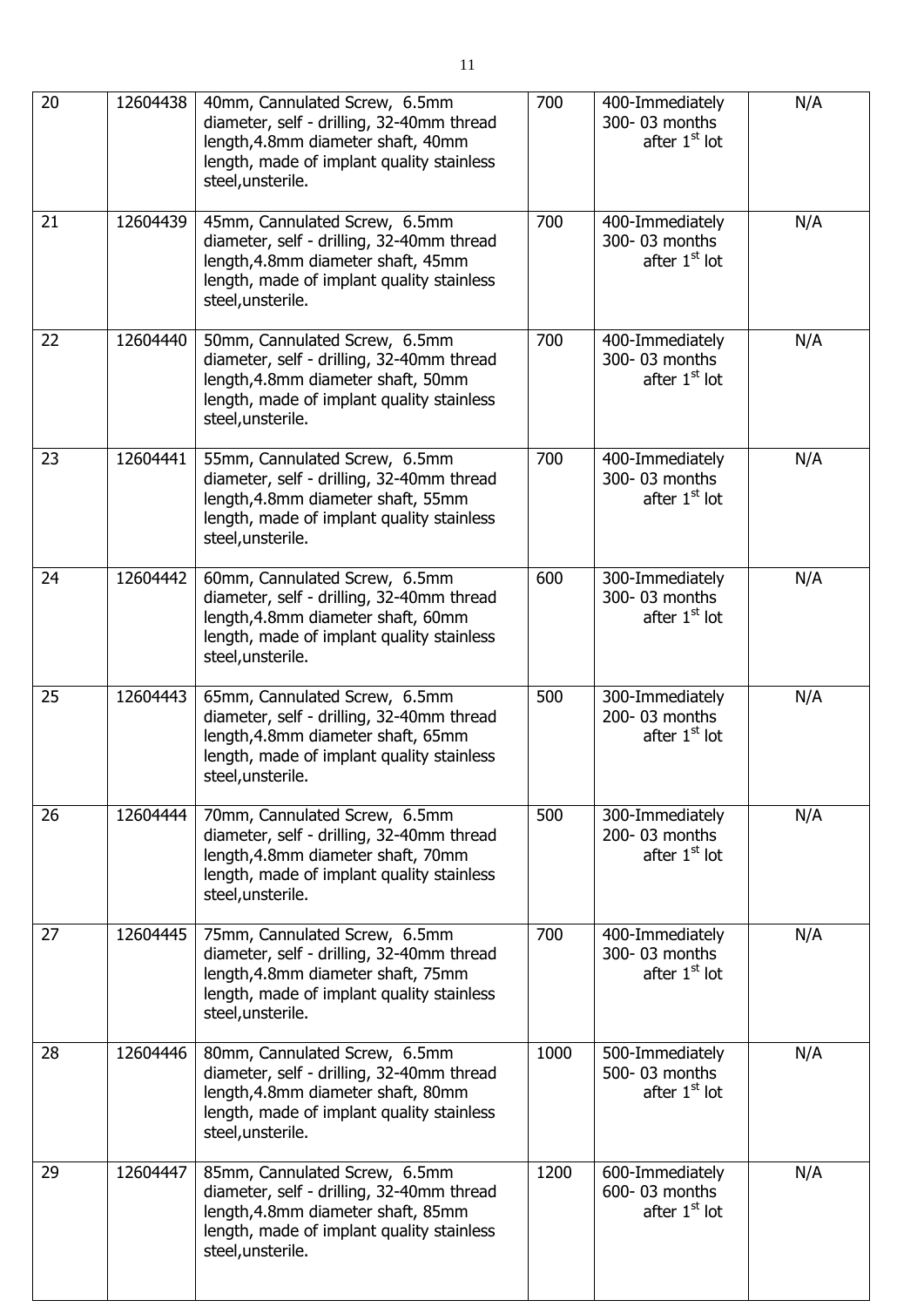| 30 | 12604448 | 90mm, Cannulated Screw, 6.5mm<br>diameter, self - drilling, 32-40mm thread<br>length, 4.8mm diameter shaft, 90mm<br>length, made of implant quality stainless<br>steel, unsterile.   | 1200 | 600-Immediately<br>600-03 months<br>after 1 <sup>st</sup> lot | N/A |
|----|----------|--------------------------------------------------------------------------------------------------------------------------------------------------------------------------------------|------|---------------------------------------------------------------|-----|
| 31 | 12604449 | 95mm, Cannulated Screw, 6.5mm<br>diameter, self - drilling, 32-40mm thread<br>length, 4.8mm diameter shaft, 95mm<br>length, made of implant quality stainless<br>steel, unsterile.   | 900  | 500-Immediately<br>400-03 months<br>after 1 <sup>st</sup> lot | N/A |
| 32 | 12604450 | 100mm, Cannulated Screw, 6.5mm<br>diameter, self - drilling, 32-40mm thread<br>length, 4.8mm diameter shaft, 100mm<br>length, made of implant quality stainless<br>steel, unsterile. | 750  | 400-Immediately<br>350-03 months<br>after 1 <sup>st</sup> lot | N/A |
| 33 | 12604451 | 105mm, Cannulated Screw, 6.5mm<br>diameter, self - drilling, 32-40mm thread<br>length, 4.8mm diameter shaft, 105mm<br>length, made of implant quality stainless<br>steel, unsterile. | 700  | 400-Immediately<br>300-03 months<br>after $1st$ lot           | N/A |
| 34 | 12604452 | 110mm, Cannulated Screw, 6.5mm<br>diameter, self - drilling, 32-40mm thread<br>length, 4.8mm diameter shaft, 110mm<br>length, made of implant quality stainless<br>steel, unsterile. | 500  | 300-Immediately<br>200-03 months<br>after 1 <sup>st</sup> lot | N/A |
| 35 | 12604453 | 115mm, Cannulated Screw, 6.5mm<br>diameter, self - drilling, 32-40mm thread<br>length, 4.8mm diameter shaft, 115mm<br>length, made of implant quality stainless<br>steel, unsterile. | 400  | 200-Immediately<br>200-03 months<br>after 1 <sup>st</sup> lot | N/A |
| 36 | 12604454 | 120mm, Cannulated Screw, 6.5mm<br>diameter, self - drilling, 32-40mm thread<br>length, 4.8mm diameter shaft, 120mm<br>length, made of implant quality stainless<br>steel, unsterile. | 400  | 200-Immediately<br>200-03 months<br>after 1 <sup>st</sup> lot | N/A |
| 37 | 12604455 | 35mm, Cannulated Screw, 6.5mm<br>diameter, self - drilling, fully threaded<br>length, 4.8mm diameter shaft, 35mm<br>length, made of implant quality stainless<br>steel, unsterile.   | 300  | 300-Immediately                                               | N/A |
| 38 | 12604456 | 40mm, Cannulated Screw, 6.5mm<br>diameter, self - drilling, fully threaded<br>length, 4.8mm diameter shaft, 40mm<br>length, made of implant quality stainless<br>steel, unsterile.   | 100  | 600-Aug/2022                                                  | N/A |
| 39 | 12604457 | 45mm, Cannulated Screw, 6.5mm<br>diameter, self - drilling, fully threaded<br>length, 4.8mm diameter shaft, 45mm<br>length, made of implant quality stainless<br>steel, unsterile.   | 100  | 100-Aug/2022                                                  | N/A |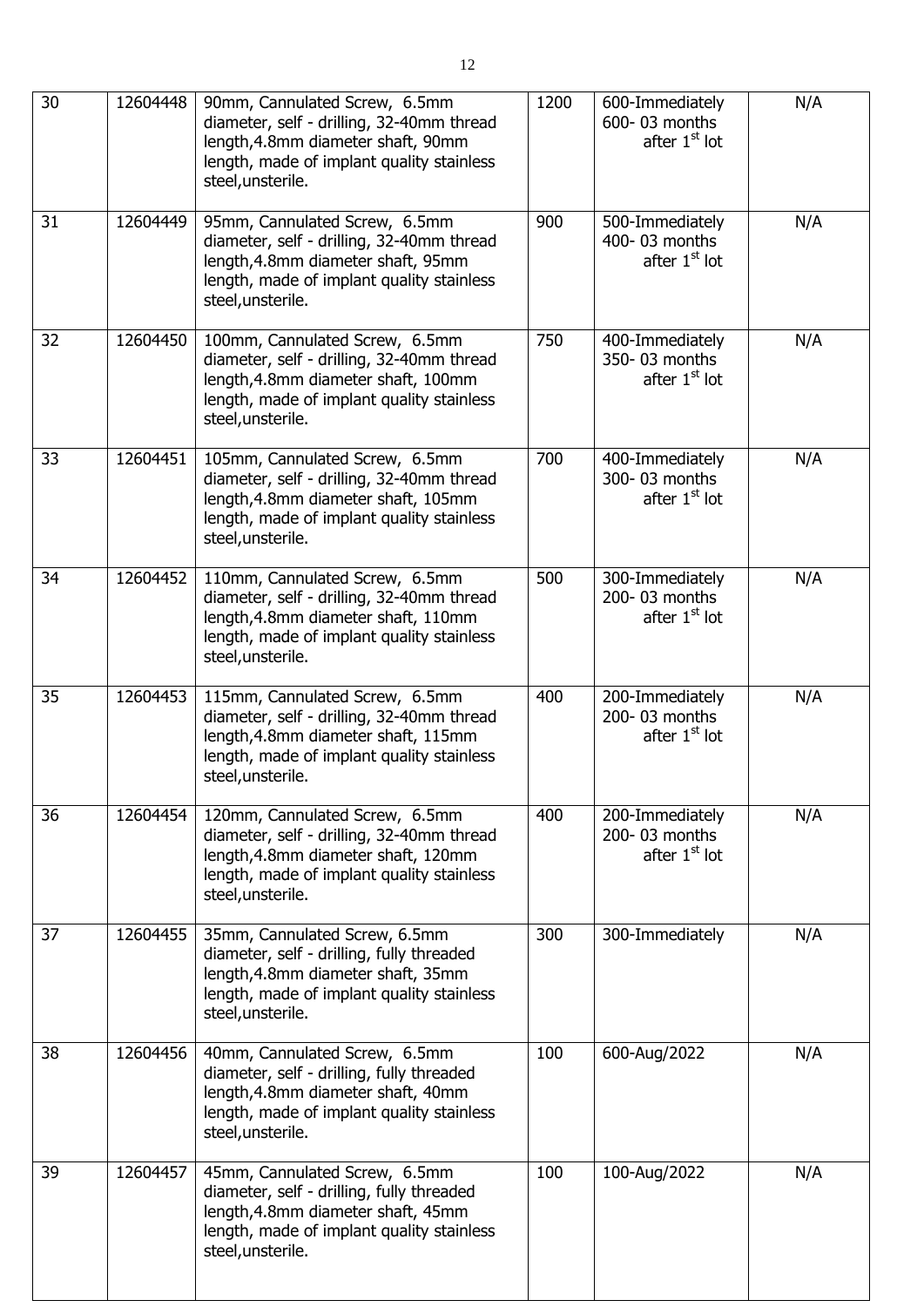| 40 | 12604458 | 50mm, Cannulated Screw, 6.5mm<br>diameter, self - drilling, fully threaded<br>length, 4.8mm diameter shaft, 50mm<br>length, made of implant quality stainless<br>steel, unsterile. | 500 | 600-Immediately<br>600-03 months<br>after 1 <sup>st</sup> lot | N/A |
|----|----------|------------------------------------------------------------------------------------------------------------------------------------------------------------------------------------|-----|---------------------------------------------------------------|-----|
| 41 | 12604459 | 55mm, Cannulated Screw, 6.5mm<br>diameter, self - drilling, fully threaded<br>length, 4.8mm diameter shaft, 55mm<br>length, made of implant quality stainless<br>steel, unsterile. | 500 | 250-Immediately<br>250-03 months<br>after 1 <sup>st</sup> lot | N/A |
| 42 | 12604460 | 60mm, Cannulated Screw, 6.5mm<br>diameter, self - drilling, fully threaded<br>length, 4.8mm diameter shaft, 60mm<br>length, made of implant quality stainless<br>steel, unsterile. | 500 | 250-Immediately<br>250-03 months<br>after 1 <sup>st</sup> lot | N/A |
| 43 | 12604461 | 65mm, Cannulated Screw, 6.5mm<br>diameter, self - drilling, fully threaded<br>length, 4.8mm diameter shaft, 65mm<br>length, made of implant quality stainless<br>steel, unsterile. | 650 | 350-Immediately<br>300-03 months<br>after $1st$ lot           | N/A |
| 44 | 12604462 | 70mm, Cannulated Screw, 6.5mm<br>diameter, self - drilling, fully threaded<br>length, 4.8mm diameter shaft, 70mm<br>length, made of implant quality stainless<br>steel, unsterile. | 700 | 400-Immediately<br>300-03 months<br>after 1 <sup>st</sup> lot | N/A |
| 45 | 12604463 | 75mm, Cannulated Screw, 6.5mm<br>diameter, self - drilling, fully threaded<br>length, 4.8mm diameter shaft, 75mm<br>length, made of implant quality stainless<br>steel, unsterile. | 300 | 300-Aug/2022                                                  | N/A |
| 46 | 12604464 | 80mm, Cannulated Screw, 6.5mm<br>diameter, self - drilling, fully threaded<br>length, 4.8mm diameter shaft, 80mm<br>length, made of implant quality stainless<br>steel, unsterile. | 300 | 300-Aug/2022                                                  | N/A |
| 47 | 12604465 | 85mm, Cannulated Screw, 6.5mm<br>diameter, self - drilling, fully threaded<br>length, 4.8mm diameter shaft, 85mm<br>length, made of implant quality stainless<br>steel, unsterile. | 150 | 150-Aug/2022                                                  | N/A |
| 48 | 12604466 | 90mm, Cannulated Screw, 6.5mm<br>diameter, self - drilling, fully threaded<br>length, 4.8mm diameter shaft, 90mm<br>length, made of implant quality stainless<br>steel, unsterile. | 150 | 150-Aug/2022                                                  | N/A |
| 49 | 12604467 | 95mm, Cannulated Screw, 6.5mm<br>diameter, self - drilling, fully threaded<br>length, 4.8mm diameter shaft, 95mm<br>length, made of implant quality stainless<br>steel, unsterile. | 150 | 150-Aug/2022                                                  | N/A |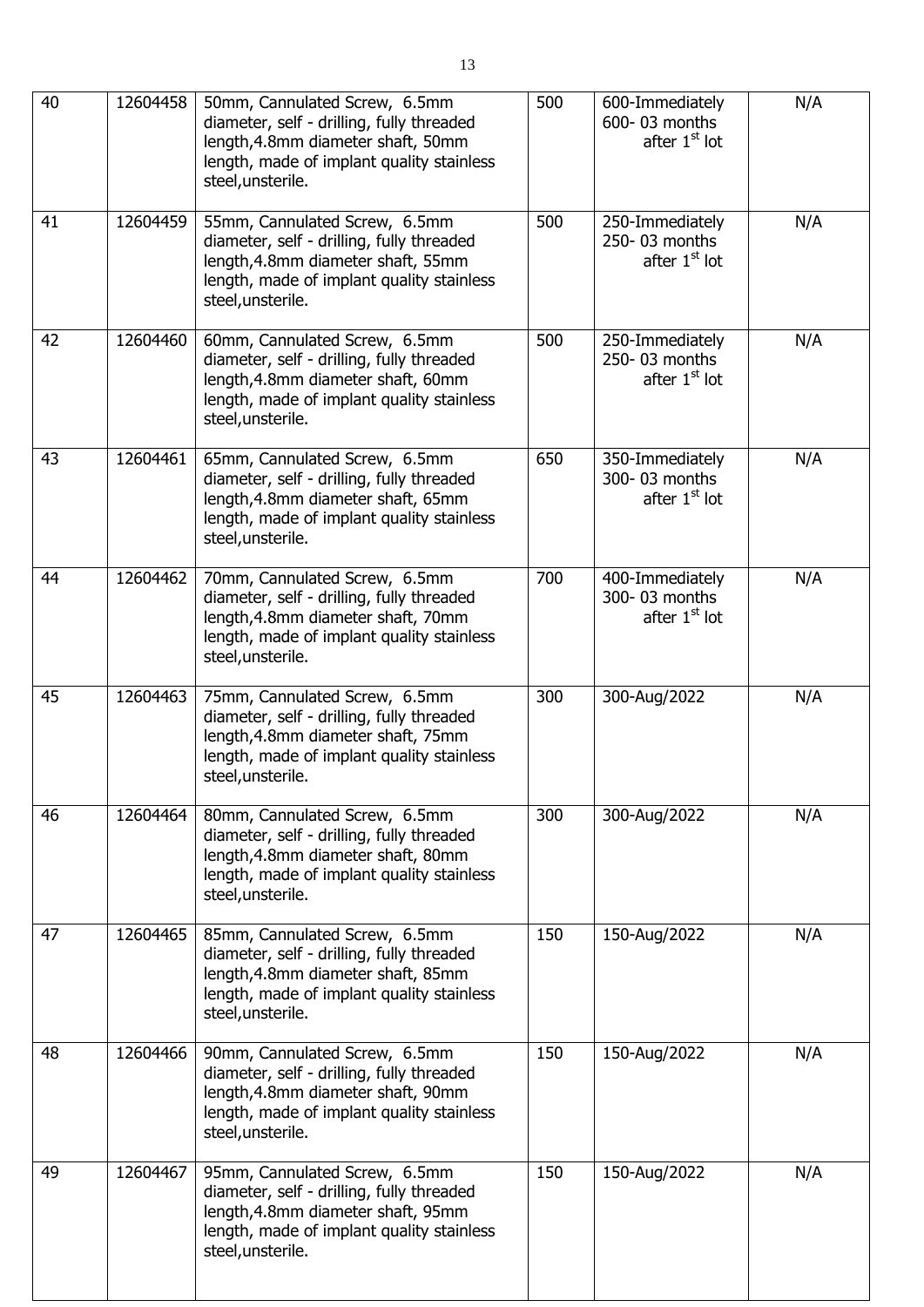| 50 | 12604468 | 100mm, Cannulated Screw, 6.5mm<br>diameter, self - drilling, fully threaded<br>length, 4.8mm diameter shaft, 100mm<br>length, made of implant quality stainless<br>steel, unsterile.                    | 400 | 400-Aug/2022 | N/A |
|----|----------|---------------------------------------------------------------------------------------------------------------------------------------------------------------------------------------------------------|-----|--------------|-----|
| 51 | 12604469 | 105mm, Cannulated Screw, 6.5mm<br>diameter, self - drilling, fully threaded<br>length, 4.8mm diameter shaft, 105mm<br>length, made of implant quality stainless<br>steel, unsterile.                    | 200 | 200-Aug/2022 | N/A |
| 52 | 12604470 | 110mm, Cannulated Screw, 6.5mm<br>diameter, self - drilling, fully threaded<br>length, 4.8mm diameter shaft, 110mm<br>length, made of implant quality stainless<br>steel, unsterile.                    | 100 | 100-Aug/2022 | N/A |
| 53 | 12604471 | 115mm, Cannulated Screw, 6.5mm<br>diameter, self - drilling, fully threaded<br>length, 4.8mm diameter shaft, 115mm<br>length, made of implant quality stainless<br>steel, unsterile.                    | 200 | 200-Aug/2022 | N/A |
| 54 | 12604472 | 120mm, Cannulated Screw, 6.5mm<br>diameter, self - drilling, fully threaded<br>length, 4.8mm diameter shaft, 120mm<br>length, made of implant quality stainless<br>steel, unsterile.                    | 250 | 250-Aug/2022 | N/A |
| 55 | 12604508 | 24mm, Cannulated Screw, 4.0mm<br>diameter, self - drilling, short thread<br>(approx. 1/3 of total length), 2.6mm<br>diameter shaft, 24mm length, made of<br>implant quality stainless steel, unsterile. | 400 | 400-Aug/2022 | N/A |
| 56 | 12604509 | 26mm, Cannulated Screw, 4.0mm<br>diameter, self - drilling, short thread<br>(approx. 1/3 of total length), 2.6mm<br>diameter shaft, 26mm length, made of<br>implant quality stainless steel, unsterile. | 350 | 350-Aug/2022 | N/A |
| 57 | 12604510 | 28mm, Cannulated Screw, 4.0mm<br>diameter, self - drilling, short thread<br>(approx. 1/3 of total length), 2.6mm<br>diameter shaft, 28mm length, made of<br>implant quality stainless steel, unsterile. | 400 | 400-Aug/2022 | N/A |
| 58 | 12604511 | 30mm, Cannulated Screw, 4.0mm<br>diameter, self - drilling, short thread<br>(approx. 1/3 of total length), 2.6mm<br>diameter shaft, 30mm length, made of<br>implant quality stainless steel, unsterile. | 400 | 400-Aug/2022 | N/A |
| 59 | 12604512 | 32mm, Cannulated Screw, 4.0mm<br>diameter, self - drilling, short thread<br>(approx. 1/3 of total length), 2.6mm<br>diameter shaft, 32mm length, made of<br>implant quality stainless steel, unsterile. | 450 | 450-Aug/2022 | N/A |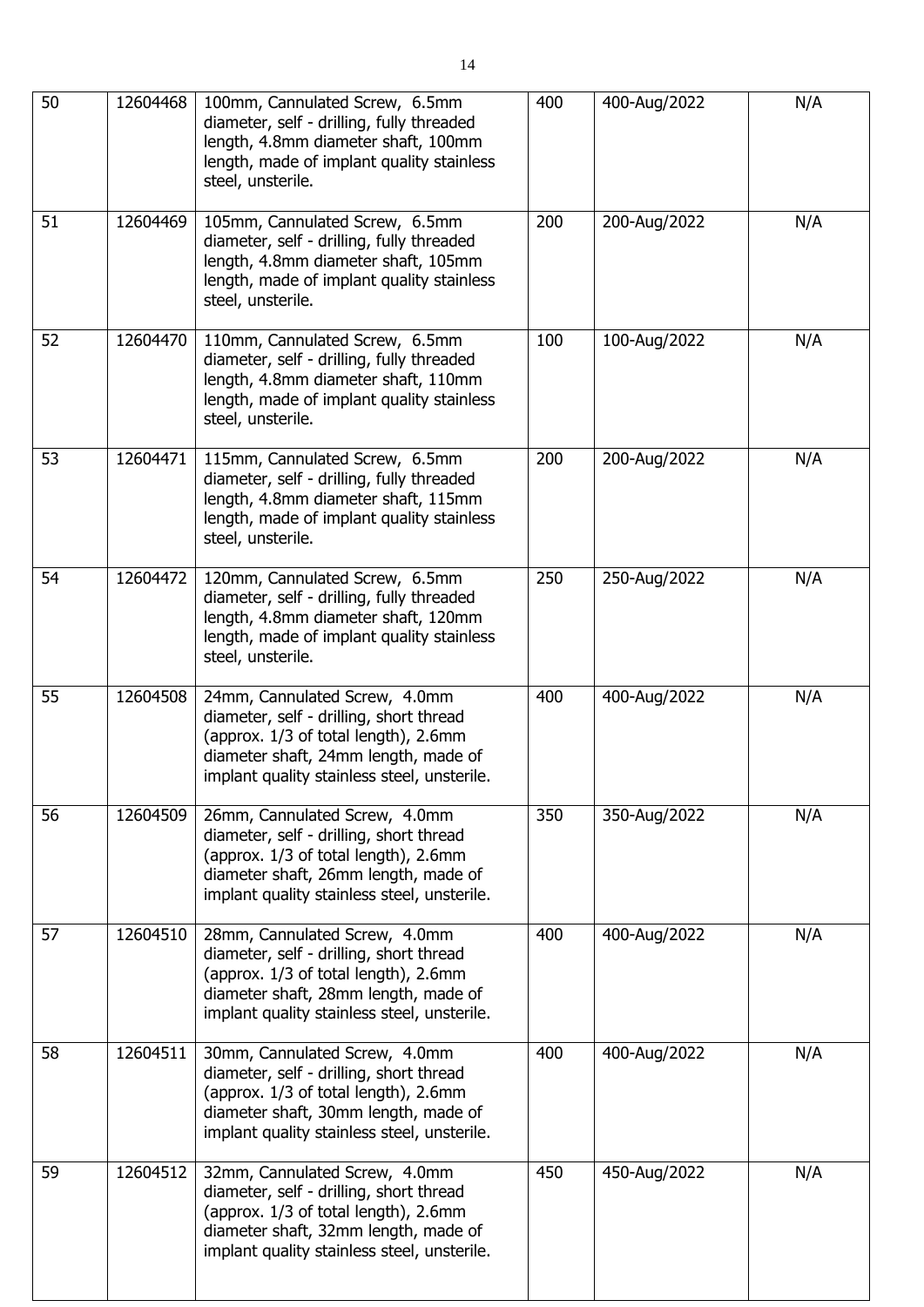| 60 | 12604513 | 34mm, Cannulated Screw, 4.0mm<br>diameter, self - drilling, short thread<br>(approx. 1/3 of total length), 2.6mm<br>diameter shaft, 34mm length, made of<br>implant quality stainless steel, unsterile. | 350 | 350-Aug/2022 | N/A |
|----|----------|---------------------------------------------------------------------------------------------------------------------------------------------------------------------------------------------------------|-----|--------------|-----|
| 61 | 12604514 | 36mm, Cannulated Screw, 4.0mm<br>diameter, self - drilling, short thread<br>(approx. 1/3 of total length), 2.6mm<br>diameter shaft, 36mm length, made of<br>implant quality stainless steel, unsterile. | 450 | 450-Aug/2022 | N/A |
| 62 | 12604515 | 38mm, Cannulated Screw, 4.0mm<br>diameter, self - drilling, short thread<br>(approx. 1/3 of total length), 2.6mm<br>diameter shaft, 38mm length, made of<br>implant quality stainless steel, unsterile. | 300 | 300-Aug/2022 | N/A |
| 63 | 12604516 | 40mm, Cannulated Screw, 4.0mm<br>diameter, self - drilling, short thread<br>(approx. 1/3 of total length), 2.6mm<br>diameter shaft, 40mm length, made of<br>implant quality stainless steel, unsterile. | 300 | 300-Aug/2022 | N/A |
| 64 | 12604517 | 42mm, Cannulated Screw, 4.0mm<br>diameter, self - drilling, short thread<br>(approx. 1/3 of total length), 2.6mm<br>diameter shaft, 42mm length, made of<br>implant quality stainless steel, unsterile. | 300 | 300-Aug/2022 | N/A |
| 65 | 12604518 | 44mm, Cannulated Screw, 4.0mm<br>diameter, self - drilling, short thread<br>(approx. 1/3 of total length), 2.6mm<br>diameter shaft, 44mm length, made of<br>implant quality stainless steel, unsterile. | 400 | 400-Aug/2022 | N/A |
| 66 | 12604519 | 46mm, Cannulated Screw, 4.0mm<br>diameter, self - drilling, short thread<br>(approx. 1/3 of total length), 2.6mm<br>diameter shaft, 46mm length, made of<br>implant quality stainless steel, unsterile. | 400 | 400-Aug/2022 | N/A |
| 67 | 12604520 | 48mm, Cannulated Screw, 4.0mm<br>diameter, self - drilling, short thread<br>(approx. 1/3 of total length), 2.6mm<br>diameter shaft, 48mm length, made of<br>implant quality stainless steel, unsterile. | 200 | 200-Aug/2022 | N/A |
| 68 | 12604521 | 50mm, Cannulated Screw, 4.0mm<br>diameter, self - drilling, short thread<br>(approx. 1/3 of total length), 2.6mm<br>diameter shaft, 50mm length, made of<br>implant quality stainless steel, unsterile. | 200 | 300-Aug/2022 | N/A |
| 69 | 12604522 | 52mm, Cannulated Screw, 4.0mm<br>diameter, self - drilling, short thread<br>(approx. 1/3 of total length), 2.6mm<br>diameter shaft, 52mm length, made of<br>implant quality stainless steel, unsterile. | 200 | 200-Aug/2022 | N/A |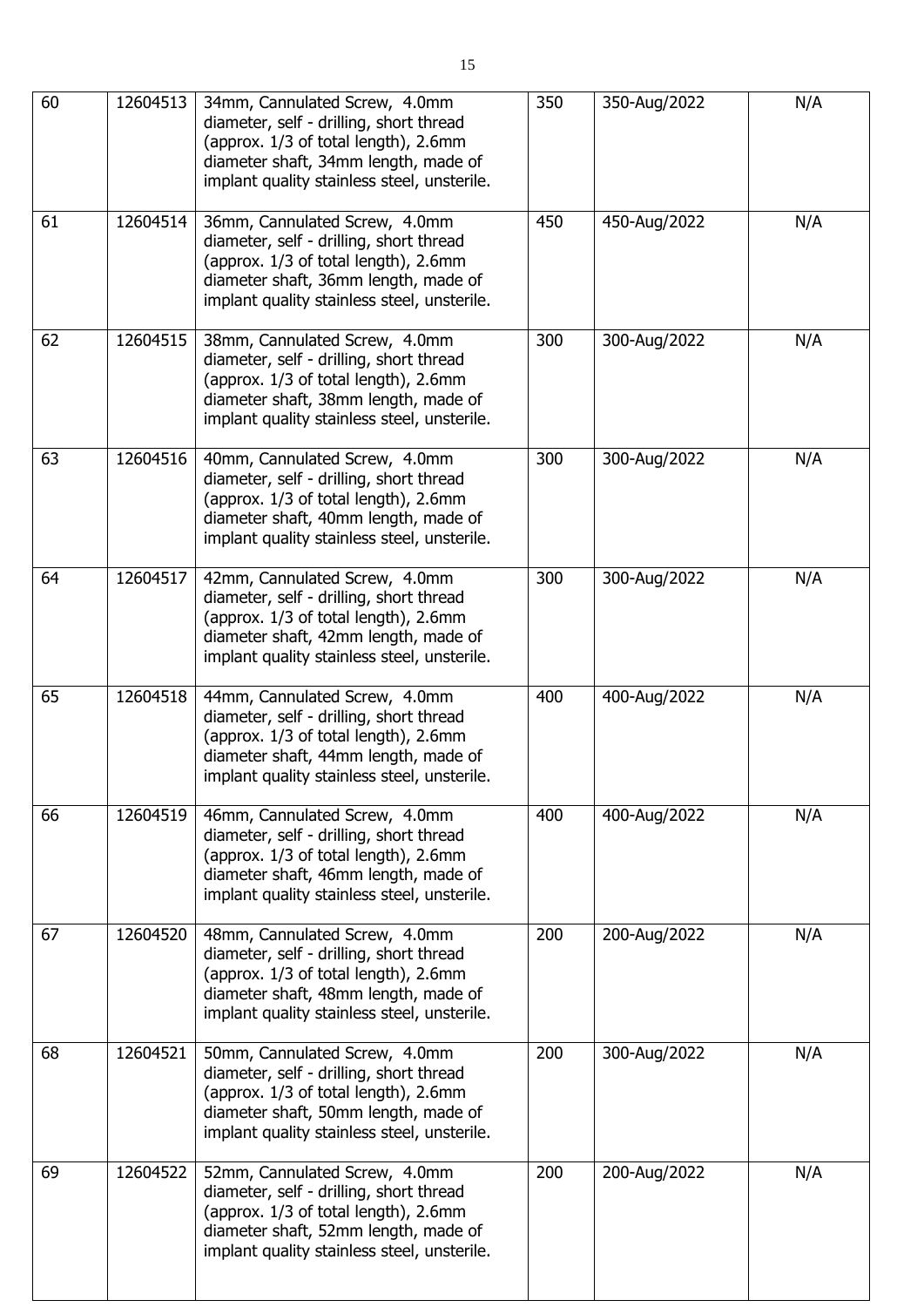| 70 | 12604523 | 54mm, Cannulated Screw, 4.0mm<br>diameter, self - drilling, short thread<br>(approx. 1/3 of total length), 2.6mm<br>diameter shaft, 54mm length, made of<br>implant quality stainless steel, unsterile. | 280 | 280-Aug/2022 | N/A |
|----|----------|---------------------------------------------------------------------------------------------------------------------------------------------------------------------------------------------------------|-----|--------------|-----|
| 71 | 12604524 | 56mm, Cannulated Screw, 4.0mm<br>diameter, self - drilling, short thread<br>(approx. 1/3 of total length), 2.6mm<br>diameter shaft, 56mm length, made of<br>implant quality stainless steel, unsterile. | 280 | 280-Aug/2022 | N/A |
| 72 | 12604525 | 58mm, Cannulated Screw, 4.0mm<br>diameter, self - drilling, short thread<br>(approx. 1/3 of total length), 2.6mm<br>diameter shaft, 58mm length, made of<br>implant quality stainless steel, unsterile. | 250 | 250-Aug/2022 | N/A |
| 73 | 12604526 | 60mm, Cannulated Screw, 4.0mm<br>diameter, self - drilling, short thread<br>(approx. 1/3 of total length), 2.6mm<br>diameter shaft, 60mm length, made of<br>implant quality stainless steel, unsterile. | 250 | 250-Aug/2022 | N/A |
| 74 | 12604527 | 62mm, Cannulated Screw, 4.0mm<br>diameter, self - drilling, short thread<br>(approx. 1/3 of total length), 2.6mm<br>diameter shaft, 62mm length, made of<br>implant quality stainless steel, unsterile. | 300 | 300-Aug/2022 | N/A |

### **Packing: 1 Nos.**

#### **Registrar of public contracts**

This clause should be amended as awards over Sri Lanka rupees Five Million instead of (LKR) Ten Million.

1. Page 10 Condition No. 20. a Representative samples in respect of items offered should be submitted to reach SPC on or before the closing time on the closing date of tender and acknowledgement receipt to be obtained from Administration Department of SPC.

#### **Contract:**

**The successful supplier should agree to enter into a contract/Agreement is applicable normally for awards which are over LKR 500,000.00 instead of 10.0 Million.**

#### **Bidding Document Fee- As per the guideline 6.1.1 (a) of the Government Procurement Guidelines 2006.**

**A non refundable fee of Rs. 12,500.00 + taxes should be paid in cash to SPC for each set of Tender Documents**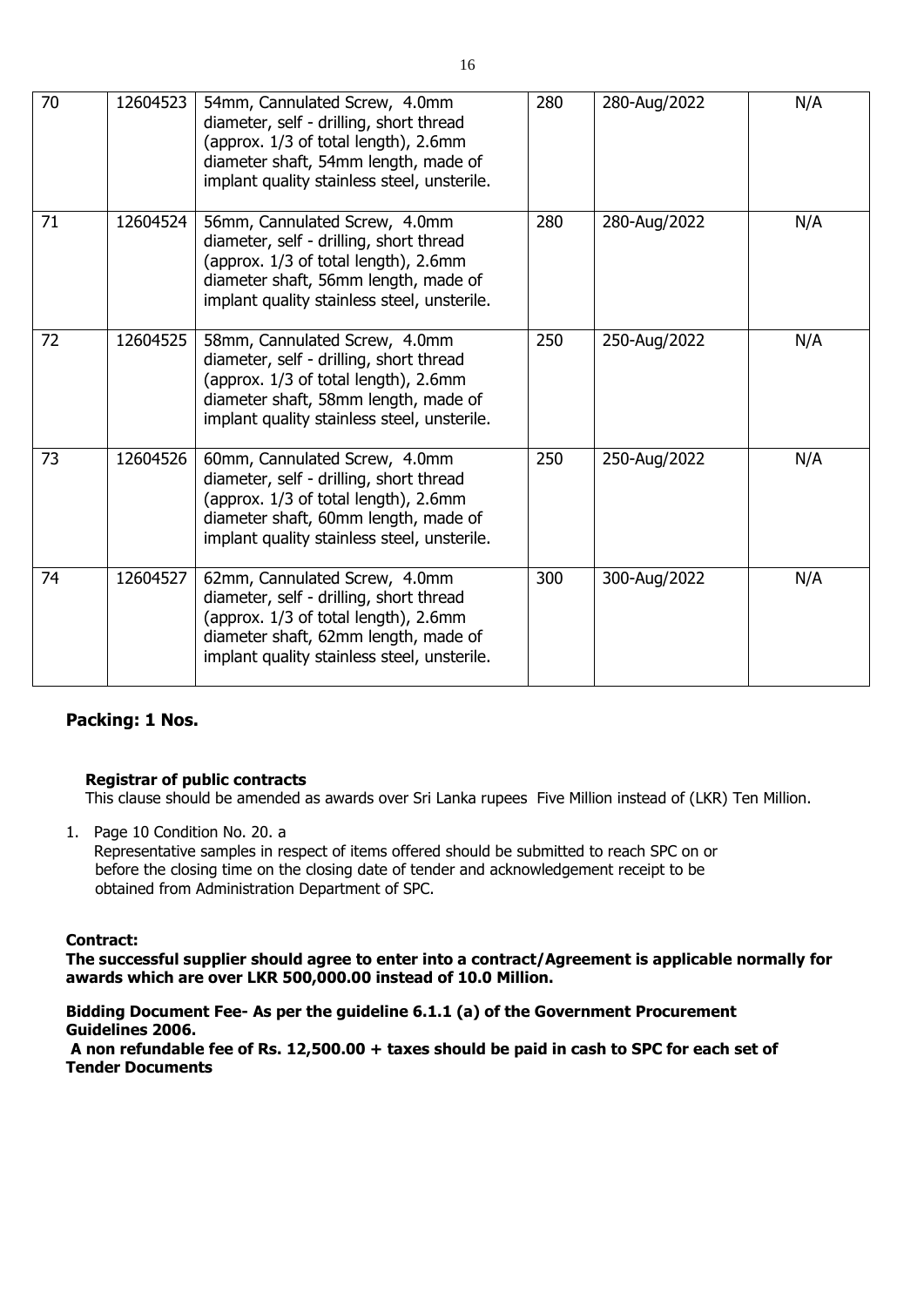## **Amendments of Bidding Document for Procurement of Surgical/Lab items**

- (1) **Clause 8**
	- (a) Bid Bonds to be submitted for each item (SR Number) when estimated value of each item exceeds LKR 01 Million.
	- (b) Value and validity applicable for the submission of Bid Bond for each item should be as indicated therein.

08.2 The Bid Bond should be valid for at least 30 days beyond the validity of the Bid.

(c) To be deleted.

# (2) **Clause 12** Amend as **REIMBURSEMENT**

12.1 Corporation reserves the right to call for reimbursement in the event of short packing, loss/damage or deterioration of goods supplied within the shelf-life, also for packs which cannot be identified due to labels falling off or items with incorrect labeling.

### (3) **Clause 16.6**

Any request for a price increment due to LKR depreciating against foreign currency will not be accepted and such bid will be rejected at the preliminary stage of bid evaluation.

### (4) **Clause 28.0**

Evaluation will be done as per Bid Form (Annex – II B) and Bid Evaluation Summary Sheet. (Annex – II C, to be submitted along with the Bid and a soft copy as per instruction given in [www.spc.lk](http://www.spc.lk/) Web Site)

(5) 2 nd column of Annex II B amend as "FULL DESCRIPTION OF ITEM OFFERED THE STANDARD & STORAGE CONDITION"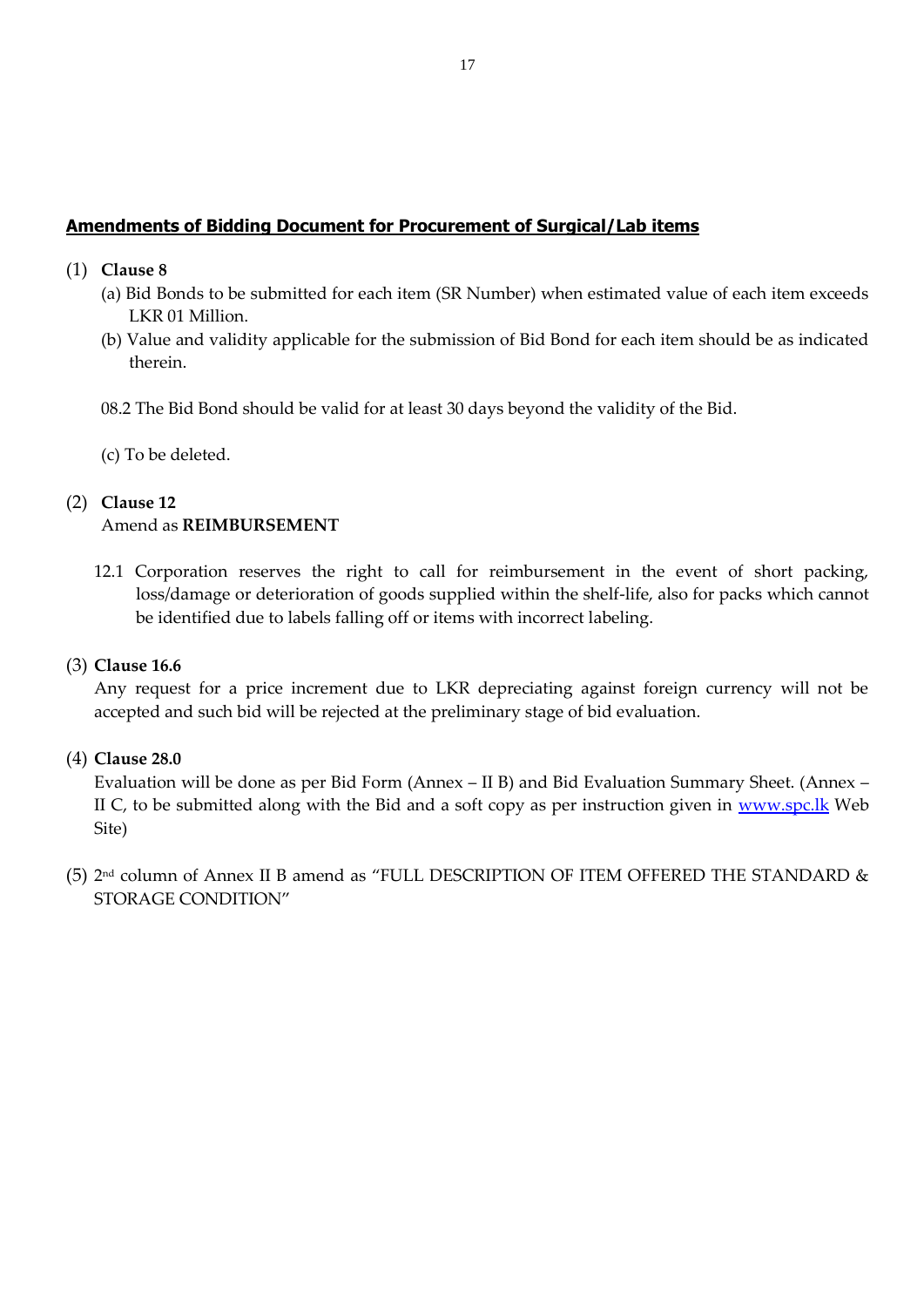(6) Annex  $-1$  to be amend as follows.

# **SPECIMEN OF ANNEX – 1**

 $ANNEX$   $\mid$  1

# **BID NO/ BID REFERENCE : (TENDER NO)**

**DATE OF ISSUE :**

# **CLOSING DATE & TIME : (SRI LANKAN TIME)**

# **ORDER LIST NO :**

| <b>SR No</b> | <b>Item Description/Specifications</b> | Quantity | <b>Delivery Schedule</b> |
|--------------|----------------------------------------|----------|--------------------------|
|              |                                        |          |                          |
|              |                                        |          |                          |
|              |                                        |          |                          |
|              |                                        |          |                          |

Amount of Bid Bond : LKR …………….. or USD ……………….. to be submitted along with the Bid Bond valid till ………………… (date)

Bid validity period : Bid should be valid till ………….. (date)

Bid Document Fee : ………………… (should be paid in cash to SPC for each set of Bid Documents)

# **MSD CONDITIONS OF SUPPLY**

1.

2.

Abbreviations : SPC ; State Pharmaceuticals Corporation, MSD; Medical Supplies Division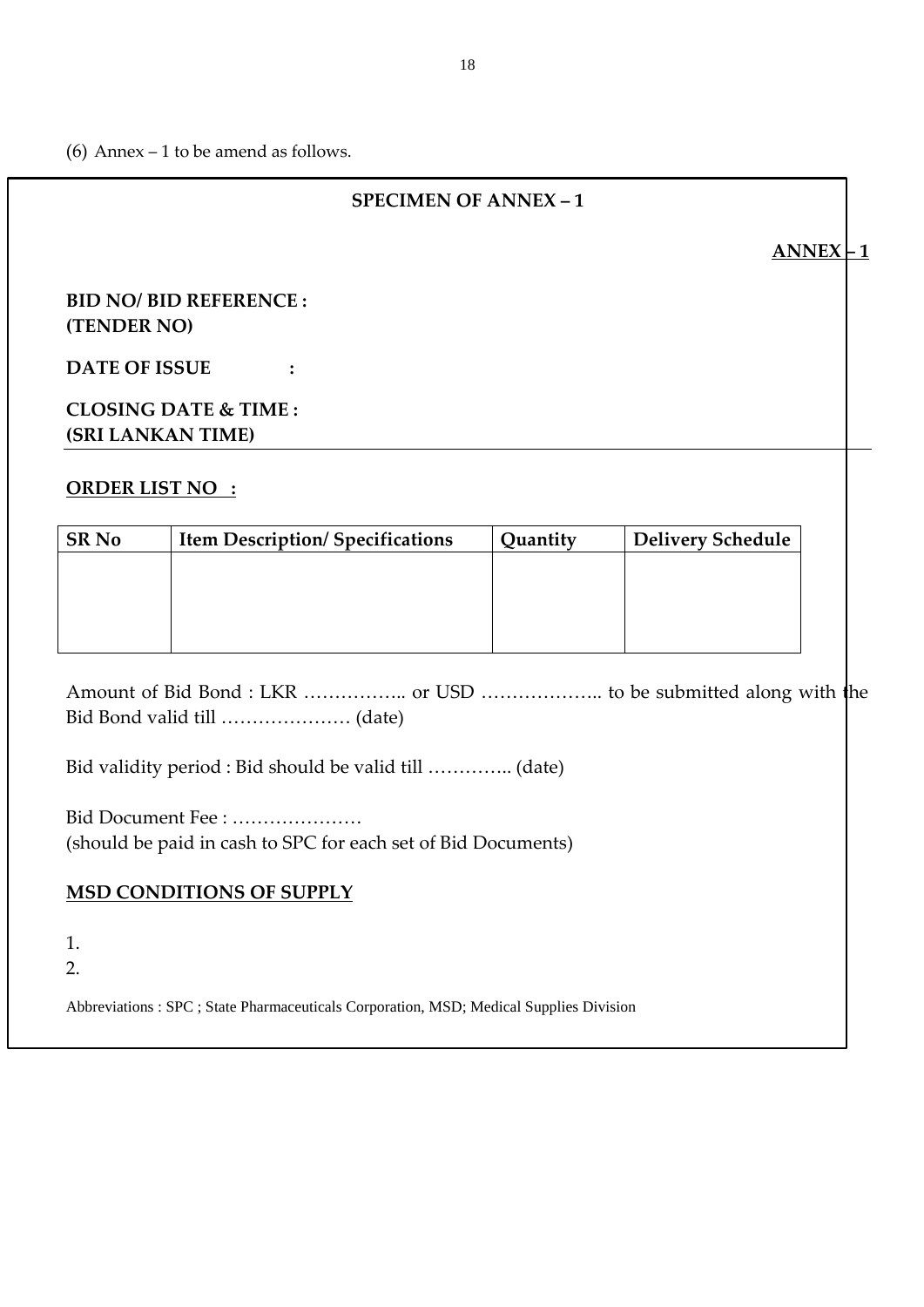#### **SPECIMEN OF CONTRACT FORM (IB)**

# **STATE PHARMACEUTICALS CORPORATION OF SRI LANKA**

(Established under the State Industrial Corporation Act, No. 49 of *1957)* NO. 16, "Mehewara Piyasa" No. 41, Kirula Road, Colombo 05,Sri Lanka. Telephone (00)94-1-326227 or 2391538 Fax: (00)94-11-2446204 E-mail[: dgmcomm@spc.lk](mailto:dgmcomm@spc.lk) or managerimp2spc.lk

#### **DEMOCRATIC SOCIALISTREPUBLIC OF SRI LANKA AGREEMENT**

SPC Ref. No Date : No Date : No Date : No Date : No Date : No Date : No Date : No Date : No Date : No Date : No Date : No Date : No Date : No Date : No Date : No Date : No Date : No Date : No Date : No Date : No Date : No Bid Ref.

This **AGREEMENT** made and entered into between the State Pharmaceuticals Corporation of Sri Lanka, a Corporation established under the State Industrial Corporation Act. No. 49 of 1957 and having its Head Office at No. 16, "Mehewara Piyasa" No. 41, Kirula Road, Colombo 05, Sri Lanka (hereinafter called the "SPC" which term or expression shall mean and include the said State Pharmaceuticals Corporation and its successors and permitted assigns) of the **FIRST PART**

#### **AND**

M/s …………………………………………………………………………………………………………..

**…**business under the time, style and firm of a company duly registered and carrying business (hereinafter called "the supplier" and which term or expression shall mean and include the said and its/their/its heirs executors administrator and permitted assign/successors in business or permitted assigns) of the **SECOND PART.**

#### **AND**

M/s …………………………………………………………………………………………………………..

**…**business under the time, style and firm of a company duly registered and carrying business (hereinafter called "the Local Agent" and which term or expression shall mean and include the said and its/their/its heirs executors administrator and permitted assign/successors in business or permitted assigns) of the **THIRD PART.**

|                      | Whereas the State Pharmaceuticals Corporation has accepted the bid of M/s |  |
|----------------------|---------------------------------------------------------------------------|--|
|                      |                                                                           |  |
|                      |                                                                           |  |
|                      |                                                                           |  |
|                      |                                                                           |  |
| of supplies here of. |                                                                           |  |

#### **NOW IT IS HEREBY AGREED AS FOLLOWS:**

- 1.The following documents:
	- (a) Conditions of Contract marked Annex 1
	- (b) Bid Documents marked Annex 2
	- (c) Copy of Indent marked Annex 3

(hereinafter called "the Contract Documents") showing and describing the nature and scope of the agreement duly signed by three parties shall be deemed to form and be read and construed as part and partial of this agreement.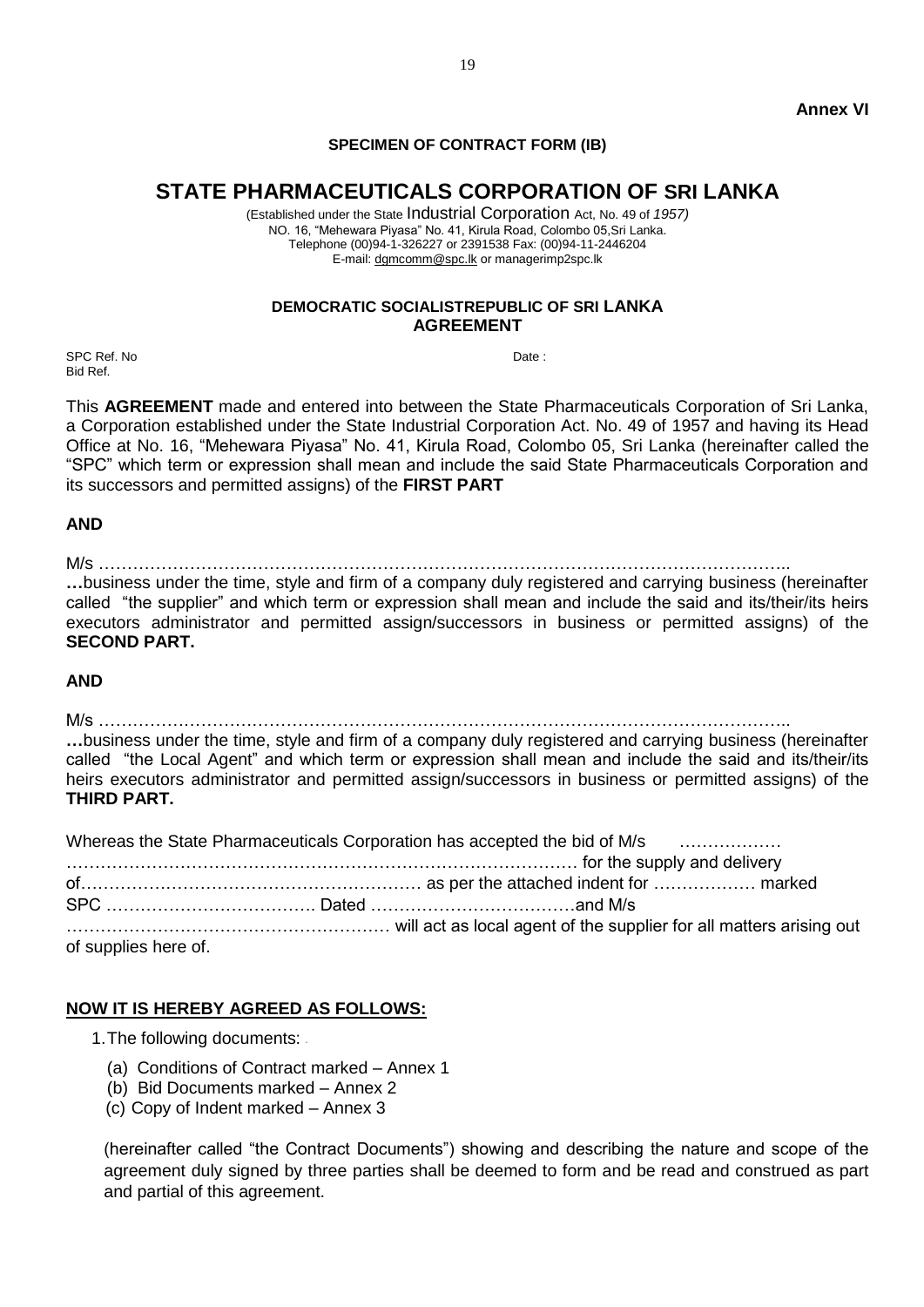2. In consideration of the payment to be made by SPC to the supplier the contract sum hereinafter mentioned the supplier hereby covenants with SPC to supply and deliver the goods in conformity in all respects with the provisions of this contract, and the local agent will be responsible for all the matters regarding the supplies which do not confirm to required standard..

The supplier shall be paid for such supply and delivery of the goods according to the Indent marked and in the manner and at the times hereinafter specified.

This contract as herein before defined constitutes the entire agreement between SPC, the supplier and the local agent may only be modified or repealed by formal agreement in writing duly executed by the parties or their authorized representatives.

In witness whereof the State Pharmaceuticals Corporation has caused its Common Seal to be affixed and ……………………… and …………………………. of State Pharmaceuticals Corporation have set their hands and Supplier and the Local Agent has placed its hand/caused its Common Seal to be affixed hereunto and to two other of the same tenor on this …………….20…

The Common Seal of M/s (supplier)………………………………………………... herein.

1. …………………………………….. President/Managing Director/C.E.O.

2. ……………………………………..

**Director** 

# **Witnesses**

Signature Name, Address and ID No./Passport No. 1. ………………………………. …………………………………………….. 2. ………………………………. ……………………………………………… The Common Seal of M/s. …………………………………………(Local Agent) herein.

President/Managing Director/C.E.O.

………………………………………………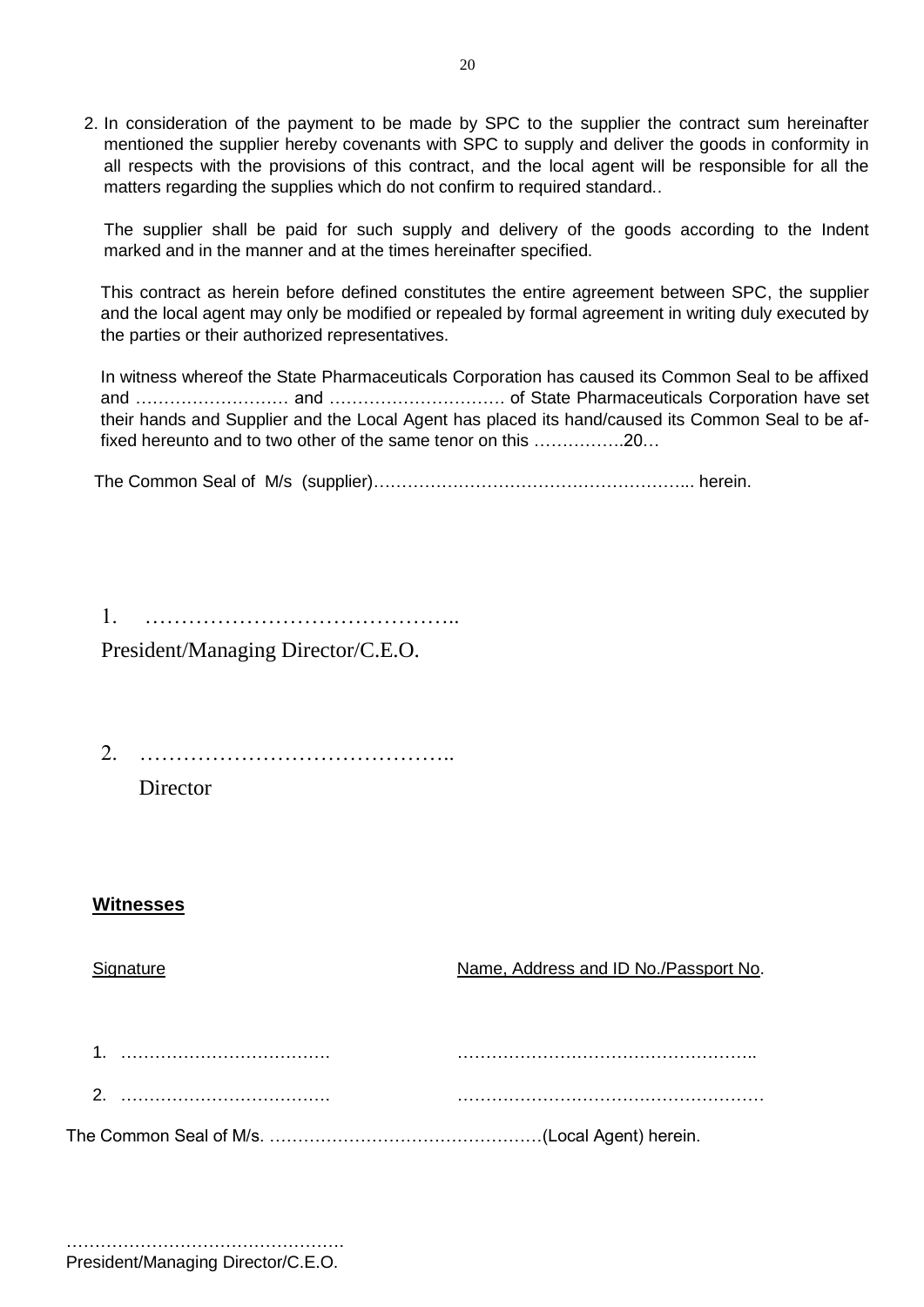…………………………………………. **Director** 

# **Witnesses**

## Signature Name, Address and ID No./Passport No.

1. ………………………………. …………………………………………….. 2. ………………………………. ………………………………………………

# **CONDITIONS OF CONTRACT**

## 3.**FREE REPLACEMENT /REIMBURSEMENT**

3.1 SPC reserves the right to call for Free Replacement/Reimbursement in the event of

- 3.1.1 Short packing
- 3.1.2 Loss/damage or deterioration of goods supplied (within shelf-life if applicable)
- 3.1.3 Packs which cannot be identified due to labels falling off.
- 3.1.4 Goods supplied fails to perform or meet requirements of the specification/or quality standards to the satisfaction of Medical Supplies Division of Sri Lanka/ State Pharmaceuticals Corporation of Sri Lanka.
- 3.2 In the event of a quality problem, Batch samples would be tested by SPC its authorized personnel at the NMQAL or SPC Quality Assurance Laboratory or any other Quality Assurance Laboratory nominated by SPC or it's fitness for use will be determined by and expert Committee appointed by the relevant authority.

### 3.3 **Withdrawal from use of Item due to quality failure.**

- a) In case of batch withdrawal due to quality failure, the supplier/ manufacturer shall reimburse the value of entire batch quantity supplied.
- b) In case of product withdrawal due to quality failure, the supplier/ manufacturer shall reimburse the value of entire product quantity supplied.
- c) In the event of either a) or b) above the supplier/ manufacturer shall be surcharged additional 25% of the total value concerned as administrative cost.

Samples from the available batches will be retained by SPC and the balance will be destroyed by SPC in the presence of the Local Agent and a certificate of destruction issued by SPC.

The supplier and the Local Agent agreed to reimburse the SPC the landed cost and an additional 25% surcharge of the total quantity supplied.